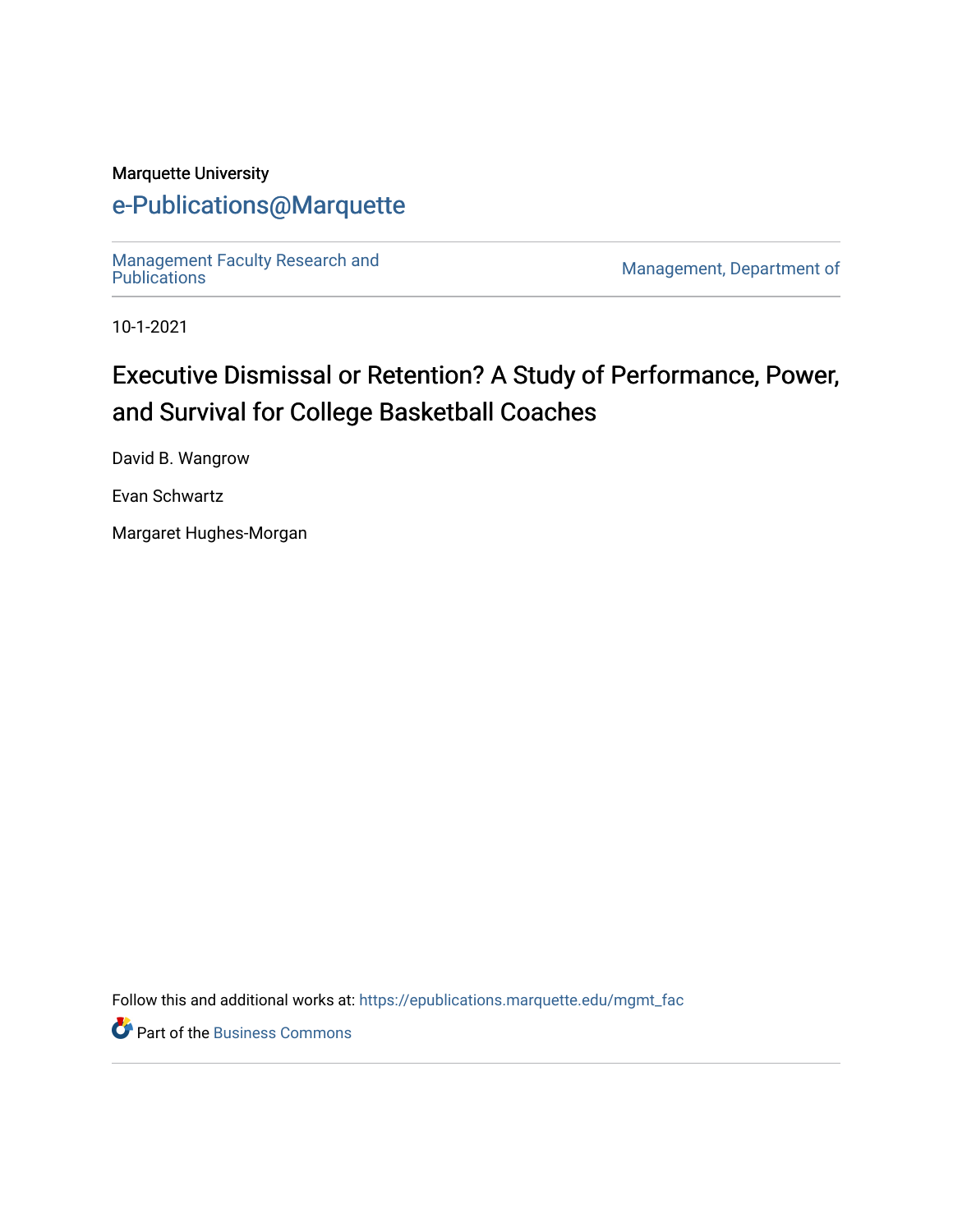**Marquette University**

# **e-Publications@Marquette**

# *Management Faculty Research and Publications/College of Business Administration*

#### *This paper is NOT THE PUBLISHED VERSION***.**

Access the published version via the link in the citation below.

*Journal of General Management*, Vol. 47, No. 1 (October 1, 2021): 56-68. [DOI.](https://doi.org/10.1177%2F03063070211018457) This article is © SAGE Publications and permission has been granted for this version to appear in [e-Publications@Marquette.](http://epublications.marquette.edu/) SAGE Publications does not grant permission for this article to be further copied/distributed or hosted elsewhere without the express permission from SAGE Publications.

# Executive Dismissal or Retention? A Study of Performance, Power, and Survival for College Basketball Coaches

David B. Wangrow Marquette University, Milwaukee, WI Evan Schwartz Wake Forest University, Winston-Salem, NC Margaret Hughes-Morgan Marquette University, Milwaukee, WI

#### Abstract

This study applies upper echelons theory associated with executive dismissal and power to examine the relationships of performance and four types of executive power—*structural, prestige, expert*, and *governance concentration*—with dismissal. Using the context of National Collegiate Athletic Association college basketball, in which coaches are completely responsible for strategies and human capital acquisition and retention, a curvilinear relationship between performance and dismissal is found. Significant relationships for prestige and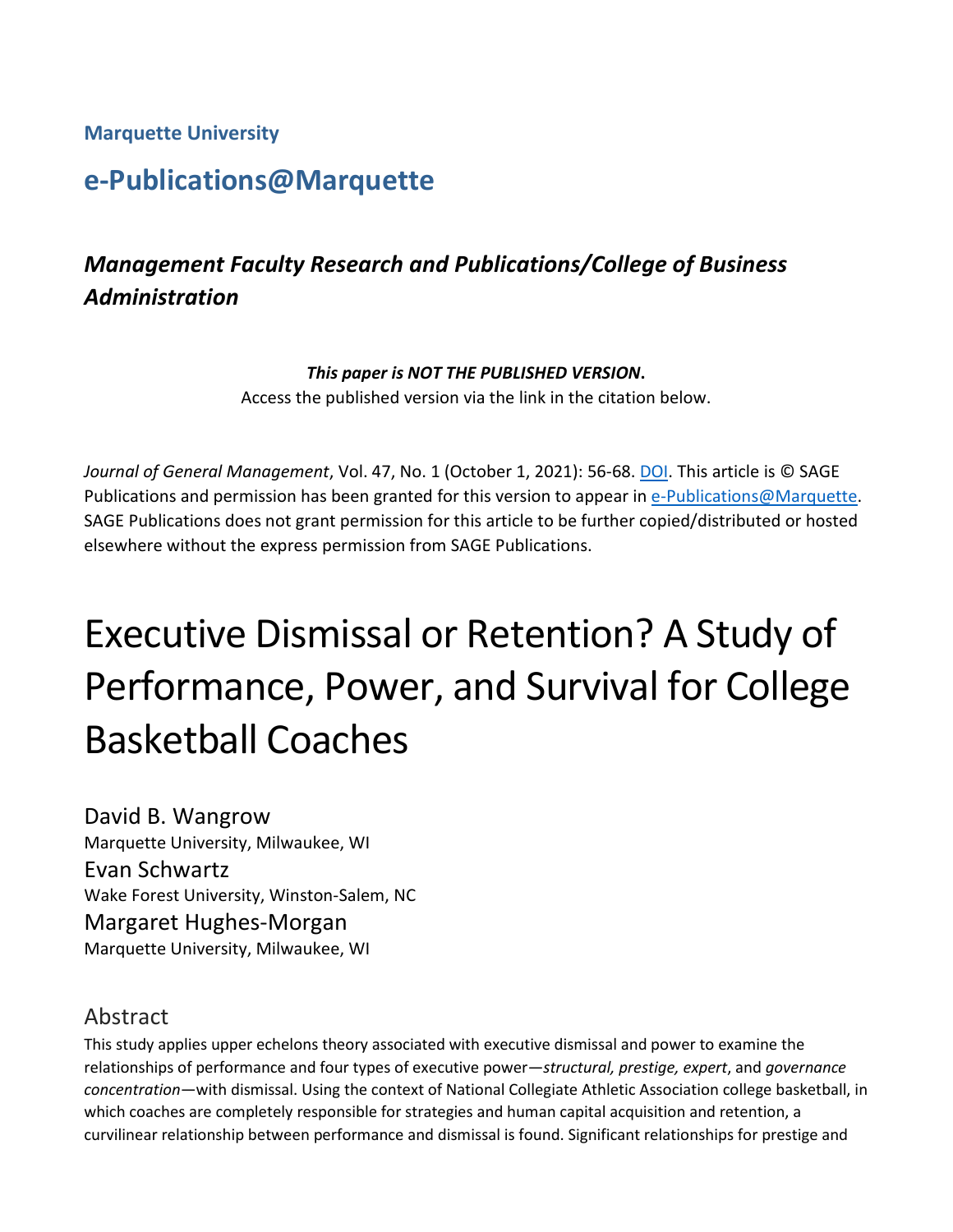expert power with dismissal are also found, but the "honeymoon period" is longer than prior studies of executive and coach dismissal have shown. Surprisingly, concentrated governance is found to be negatively associated with the likelihood of dismissal.

#### Keywords

concentrated governance, cox proportional hazard model, executive dismissal, power, reputation

#### Introduction

Poor organizational performance generates strong negative opinions and emotions for many stakeholders, leading them to hold accountable the senior executives tasked with leading the organization's strategy and operations (Lusthaus et al., 1999). Stakeholders feel a sense of personal loss and demand new leadership to stimulate change that improves outcomes. Financial and market returns are firms' strongest performance indicators, with examples in 2019 at General Electric, Intel, and WeWork illustrating how failure to meet expected performance levels can foster stakeholder demands for chief executive officers (CEOs) to resign or be fired. Stakeholders' personal loss is markedly different in professional and college sport since very few are owners or shareholders and most are not employed by the organization. Still, the subsequent demand for new leadership (i.e. coaches) when losses occur can be equally strong. Recent coach dismissals in professional (e.g. Ron Rivera—Carolina Panthers) and college sport (e.g. Steve Alford—University of California-Los Angeles) seem consistent with theory and prior scholarly research regarding performance and dismissal (see Holmes, 2011; Wangrow et al., 2018). Yet, in each of these instances of coach dismissal, the antecedents and context associated with dismissal may go beyond performance. For example, Rivera led his team to the Super Bowl in 2015 and won the Associated Press National Football League (NFL) Coach of the Year awards in 2013 and 2015, but the prestige power (see Finkelstein, 1992) associated with these accomplishments diminished and he was dismissed during the 2019 season. Indeed, prior research has shown that performance is just one of many factors associated with senior executive dismissals (Allen and Chadwick, 2012; Finkelstein et al., 2009).

While they assert performance is the predominant factor influencing dismissal, Fredrickson et al. (1988) theorize that the power executives hold can supersede other factors (e.g. expectations, allegiances) that impact decisionmakers' latitude to dismiss senior executives. Senior executives derive power from a wide range of sources, including control of critical resources, ownership, structural authority, reputation, and personal traits (Finkelstein, 1992). If they are unable to derive power from at least one of these sources, they are more vulnerable to dismissal. Other management scholars have found support for various sources of power influencing dismissal, including social and celebrity status relative to board members (Flickingeret al., 2016), loyalty (i.e. interdependence) of board members<sup>1</sup> (Boeker, 1992), and expertise derived from tenure (Kim, 1996). Research examining coach dismissals in professional sport supports power's effect on dismissal, with scholars finding significant relationships for structural power from simultaneously holding the coach and general manager positions (Wangrow et al., 2018) and expert power derived from tenure (Allen and Chadwick, 2012; Foreman and Soebbing, 2015) with dismissal.

Despite prior examinations of power in management and sport literature (e.g. Amedu and Dulewicz, 2018; Wangrow et al., 2018), its effect on dismissal in intercollegiate sport has been minimally studied. This is surprising since intercollegiate sport provides a unique landscape in which several power-oriented factors are constant across all coaches. Unlike firms and professional sport teams, all college coaches hold the dual role of coach and general manager. Besides being accountable for game strategy and execution, a college coach is fully accountable for the team's human capital via recruiting and retention of players and assistant coaches. Thus, like a CEO who serves as board chairman, a college coach has considerable power. Moreover, unlike firms in which CEOs have varying degrees of personal ownership (Daily and Johnson, 1997), college coaches have no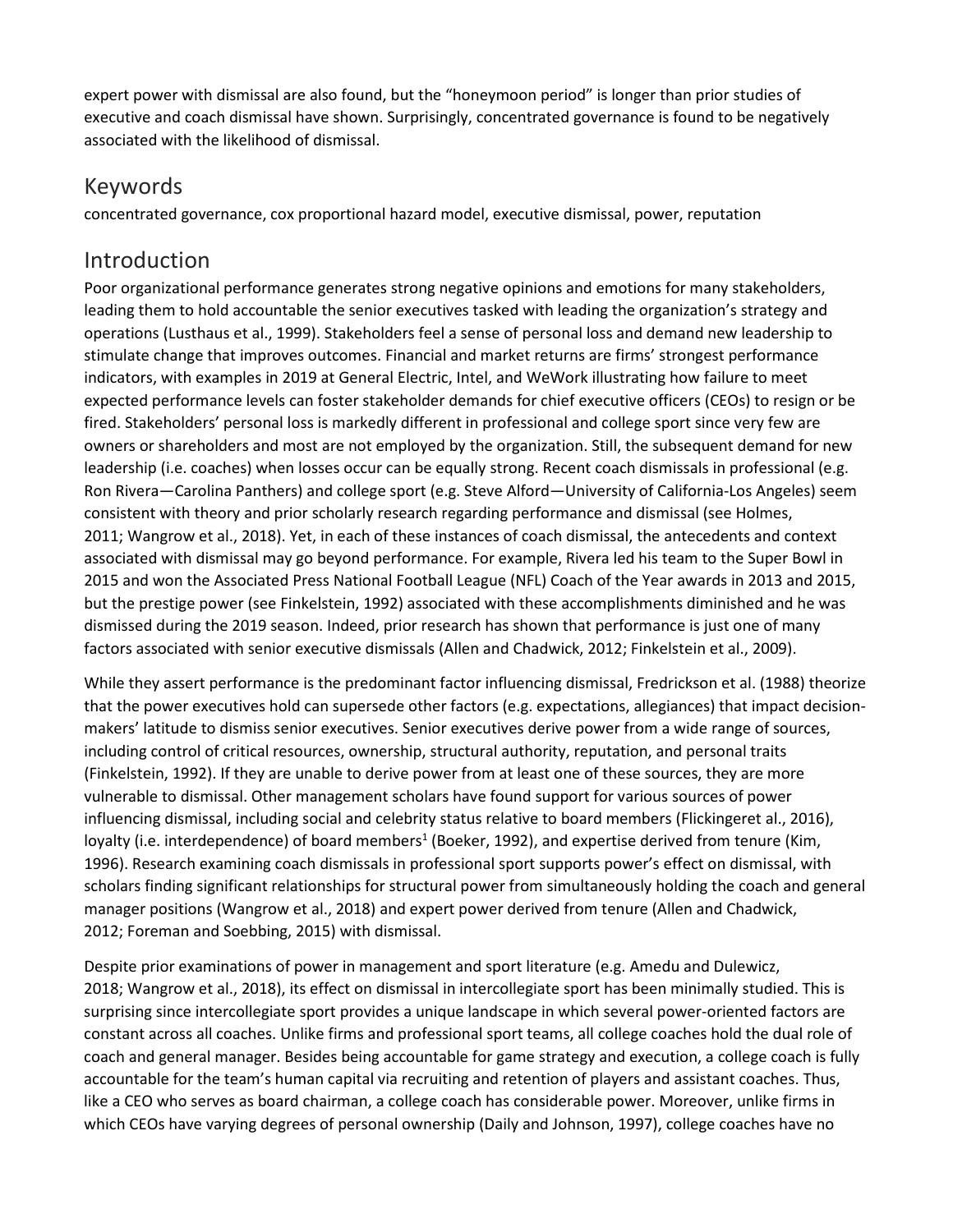financial stake in the team and therefore are unable to exert power from ownership. Consequently, intercollegiate sport provides a rich landscape to examine the four forms of power posited by Finkelstein (1992) to be relevant to top management: expert power associated with tenure, structural power in relation to a decision-making stakeholder, prestige power from reputational capital, and power associated with concentrated versus dispersed governance. The value of studying these forms of power within this context is further enhanced by the availability of data to support multiple objective performance measures, thus increasing the robustness of any findings by accounting for stakeholders' varying definitions of success.

The relationship of performance with dismissal is first examined, as this is necessary for examining the relationship of power with dismissal (Wangrow et al., 2018). Theory and prior scholarly research associated with dismissal are reviewed and used to inform five hypotheses associated with the relationships of performance and four power dimensions with the likelihood of dismissal. Next, methods utilized in this study are detailed. As prior scholarly work suggests that competitive sport offers objective measures that are less affected by external factors (Giambatista, 2004), National Collegiate Athletic Association (NCAA) Division 1 college basketball (hereafter referred to as college basketball) coach dismissals in major conferences over 16 seasons are examined. This longer event window overcomes potential problems from missing complex strategic issues manifested over multiple years that may be missed if a shorter timeframe is used (Box-Steffensmeier and Jones, 2004). A Cox Proportional Hazards event history model is used to test the hypotheses.

Taken as a whole, several contributions are made to the literature on executive dismissal. First, a curvilinear relationship of performance with the likelihood of dismissal is found which suggests that the impact of performance improvements on the likelihood of dismissal depends on the current performance level. Second, while expert power from tenure is found to be negatively related to the likelihood of dismissal, the results suggest that expert power's effect on the likelihood of dismissal occurs much later in the context of college basketball than it has in previously examined contexts. Indeed, the likelihood of dismissal continues to increase until coaches reach their ninth season, at which point it levels off and then declines with further tenure. Third, the results suggest that coaches with greater prestige power associated with reputational capital are less likely to be dismissed, though no relationship is found for changes in structural power from athletic director (AD) succession with the likelihood of dismissal. Lastly, a significant relationship between concentrated governance and the likelihood of dismissal is shown, but in a direction that is contrary to the prediction and prior research. This suggests that additional factors may influence how concentrated and dispersed governance affect the likelihood of dismissal.

#### Literature review

#### Performance and dismissal

There are many reasons why executives leave their position. Executives may leave because of death, illness, mandatory early retirement, or other personal reasons. They also may voluntarily leave for an executive position in another organization or they may leave due to stress and fatigue, though stress and fatigue are often associated with pressures from performance demands of powerful groups and individuals (Hambrick et al., 2005). Lastly, they may be dismissed by a more powerful individual or group who feels that performance will improve with new leadership (Shen and Cannella, 2002). In their model of CEO dismissal, Frederickson and colleagues (1988) stated that the most obvious reason for CEOs being fired is that their organizations perform poorly. Yet, they caution that prior studies (e.g. Salancik and Pfeffer, 1980) found that performance explained less than half of the variance of dismissal. Subsequent work has suggested that performance explains as little as 10% of variance associated with dismissal (Finkelstein et al., 2009).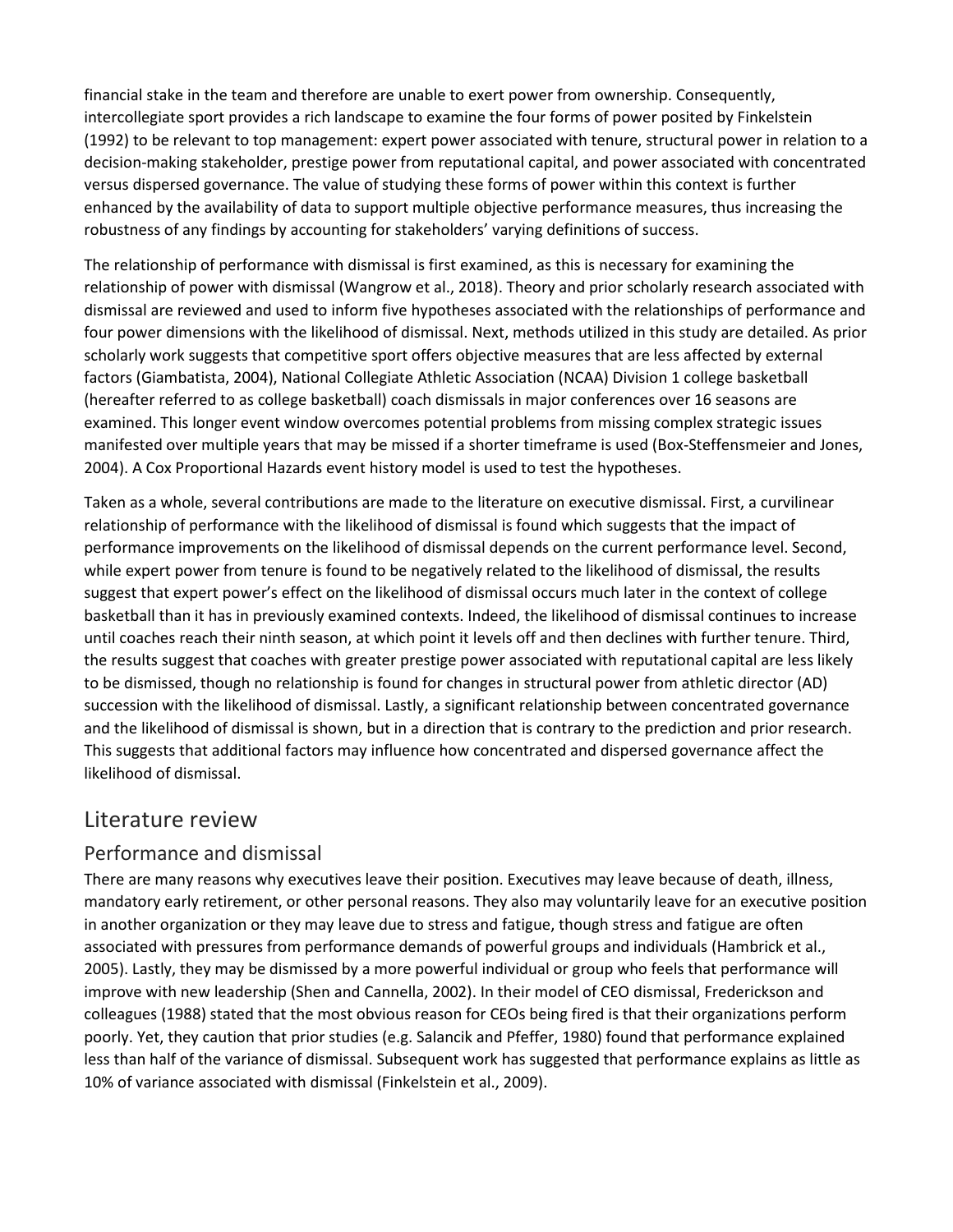The relationship between performance and dismissal in sport is similar to business, with winning percentage, instead of profitability, often serving as the "bottom line" measure (Fizel and D'Itri, 1999). Within the context of intercollegiate sport, Fizel and D'Itri (1999) examined college basketball coach dismissals from 1983 to 1992 and found that overall winning percentage, rather than a coach's ability to efficiently manage talent, was the dominant predictor of involuntary (but not voluntary) turnover. Holmes (2011) examined NCAA college football coach dismissals from 1983 to 2006 and found that recent winning percentages were negatively related to the likelihood of dismissal. Interestingly, the models in Holmes' analysis, which also include tenure, performance against rivals, infractions, and whether the coach was an alumnus, suggest that less than half of the variance was explained. Humphreys et al.'s (2016) examination of NCAA college football coach dismissals from 1980 to 2004 offers a different perspective for the performance–dismissal relationship, finding that performance versus expectations (instead of actual performance) was positively related to retention.

While it may not be possible for new executives to immediately improve performance (Schepker et al., 2017), the belief among decision-makers who initiate succession (e.g. boards, ADs) is that new senior executives can change personnel in key positions, implement new strategies, and deliver a strong message to current employees (Meindl et al., 1985; see also Berns and Klarner, 2017 for a review). Indeed, in a meta-analysis of CEO successions over a 40-year period, Schepker et al. (2017) found that short-term performance is likely to decline with executive succession and that strategic change is a prerequisite for long-term performance improvement with the new executive. In sport, Giambatista (2004) considered three management theoretical lenses of dismissal (common sense, vicious cycle, and ritual scapegoating) but argued that only dismissals consistent with common sense theory are associated with performance improvements. Common sense dismissals assume that decision-makers can distinguish poor executives from good executives and expect new executives to bring enthusiasm and fresh ideas.

#### Power and dismissal

The power to dismiss a senior executive rests with the organization's governing body, with the likelihood of dismissal influenced by his or her degree of power relative to the governing body (Haynes and Hillman, 2010). In firms and many other types of organizations, board members collectively decide whether to dismiss the CEO, though more powerful (e.g. board chairman, committee chairs) or independent board members (i.e. directors who joined the board prior to the start of the CEO's tenure) may strongly influence this decision (Fredrickson et al., 1988; Haleblian and Rajagopalan, 2006). Dismissal decisions are further influenced by structural authority available to the CEO, the presence of board members who joined the board after the CEO began his or her tenure, key stakeholders' attributions regarding poor performance, and the expected challenges of finding a qualified successor who is acceptable to key stakeholders (Fredrickson et al., 1988; Hilger et al., 2013). Ultimately, power dynamics can vary greatly, with the most powerful individuals best positioned to set agendas and build coalitions that give precedence to their desired outcomes (Lukes, 1974; Zhao et al., 2019).

Finkelstein (1992) argues that executives gain power from four sources: structure, ownership, expertise, and prestige. While these sources of executive power apply to intercollegiate sport coaches, the nature of these power sources differs from traditional firms and organizations. First, a college coach and individuals or groups who are directly involved in dismissal decisions have no ownership stake. Second, college coaches have almost complete authority over acquisition, usage, and retention of human capital (i.e. players) and, thus, effectively serve in the dual role of coach and general manager. This becomes highly salient when comparing the context of traditional firms and organizations with sport teams, as human capital is even more essential for competitive advantage (Bailey and Helfat, 2003; Lajiliet al., 2020). Third, many alternative candidates are visible to the person (i.e. the AD) determining whether dismissal is required. Similar to how the awareness of suitable replacements can influence the likelihood of replacing a CEO (Fredrickson et al., 1988), ample availability of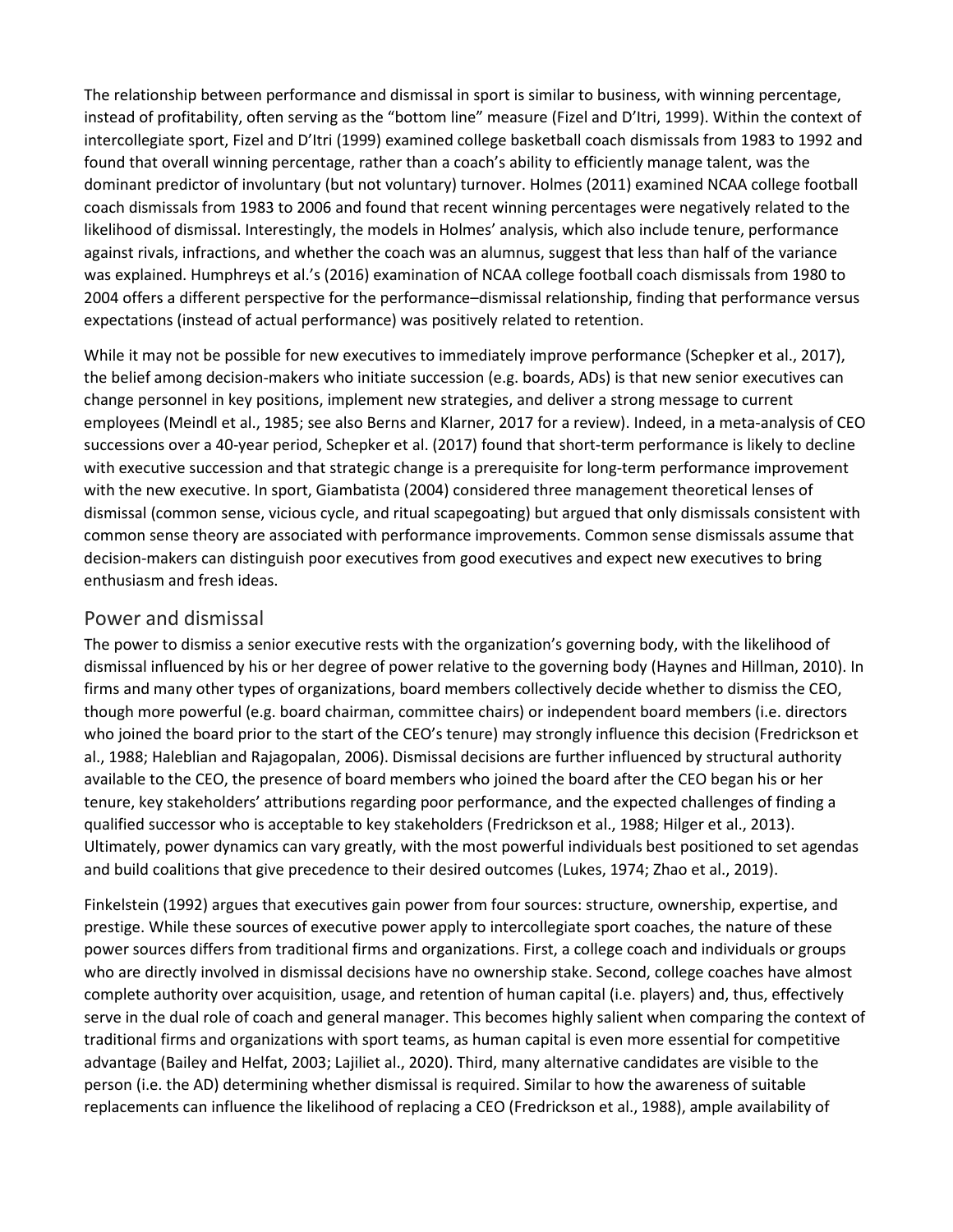coaches from other teams and assistant coaches from highly successful teams reduces the power of all incumbent coaches (Foreman and Soebbing, 2015).

As Wangrow et al. (2018) discuss in their study of National Basketball Association (NBA) coach dismissals, prior studies examining dismissal have focused on determinants of dismissal (e.g. performance, missed expectations). Wangrow and colleagues examined how other power sources counterbalance ownership's power, finding that structural power from the coach serving as general manager and prestige power from reputational capital decreased the likelihood of an NBA coach being dismissed. Yet, little attention has been given to how developing and sustaining power affects dismissal in an environment in which some traditional power sources are constant or unavailable. Hence, this study hypothesizes and analyzes the relationships of performance and Finkelstein's (1992) four sources of power for executives with the likelihood of dismissal but utilizes constructs and relationships that are specific to the environment.

# Hypotheses

#### Dismissal and performance

A variety of options are available for boards to assist CEOs or athletic departments to assist coaches in reversing performance, including providing additional resources, counseling, or internally and externally supporting executives' abilities and initiatives (McDonald and Westphal, 2003; Vestal and Guidice, 2019). However, if individuals chartered with assessing executive performance believe that poor performance is indicative of poor management (Frick and Simmons, 2008), they may believe that any alternative assistance would be wasteful and delay taking the necessary steps for turnaround. In intercollegiate sport, where the coach has dominant control over the acquisition and usage of talent, this becomes even more acute and, therefore, leaves few alternatives for decision-makers beyond dismissal. Yet, for the entire range of performance, this relationship may not be linear. Stakeholders may not be satisfied with modest improvements when performance is poor, and they may not accept dismissal for any reason when performance is strong (Wangrow et al., 2018). Thus, the following relationship between team performance and the likelihood of coach dismissal is hypothesized.

• **Hypothesis 1:** The relationship between team performance and the likelihood of coach dismissal is curvilinear.

#### Dismissal and structural power

As stated previously, intercollegiate sport coaches have considerable structural power since they essentially hold the dual role of coach and general manager. While the relationship of duality with structural power is wellestablished in the literature (Berns et al., 2021; Daily and Johnson, 1997; Haynes and Hillman, 2010; Shen and Cannella, 2002), interdependence between the executive and the board of directors has also been shown to be a source of structural power (Daily and Johnson, 1997; Finkelstein and D'Aveni, 1994). For intercollegiate sport, interdependence is defined by the relationship between the coach and the AD, since an AD who hires the coach will have a vested interest in seeing his or her selected coach succeed. Indeed, with the national visibility of college basketball, the AD's reputation and ability to stay in his or her position may be dependent on other stakeholders' perceptions of the team and its performance under the coach's leadership. As the coach and the hiring AD are linked to one another, the coach retains greater power and, thus, is less likely to be dismissed while the hiring AD remains in place.

• **Hypothesis 2:** Coaches will be more likely to be dismissed when the AD who hired the coach is no longer in the position.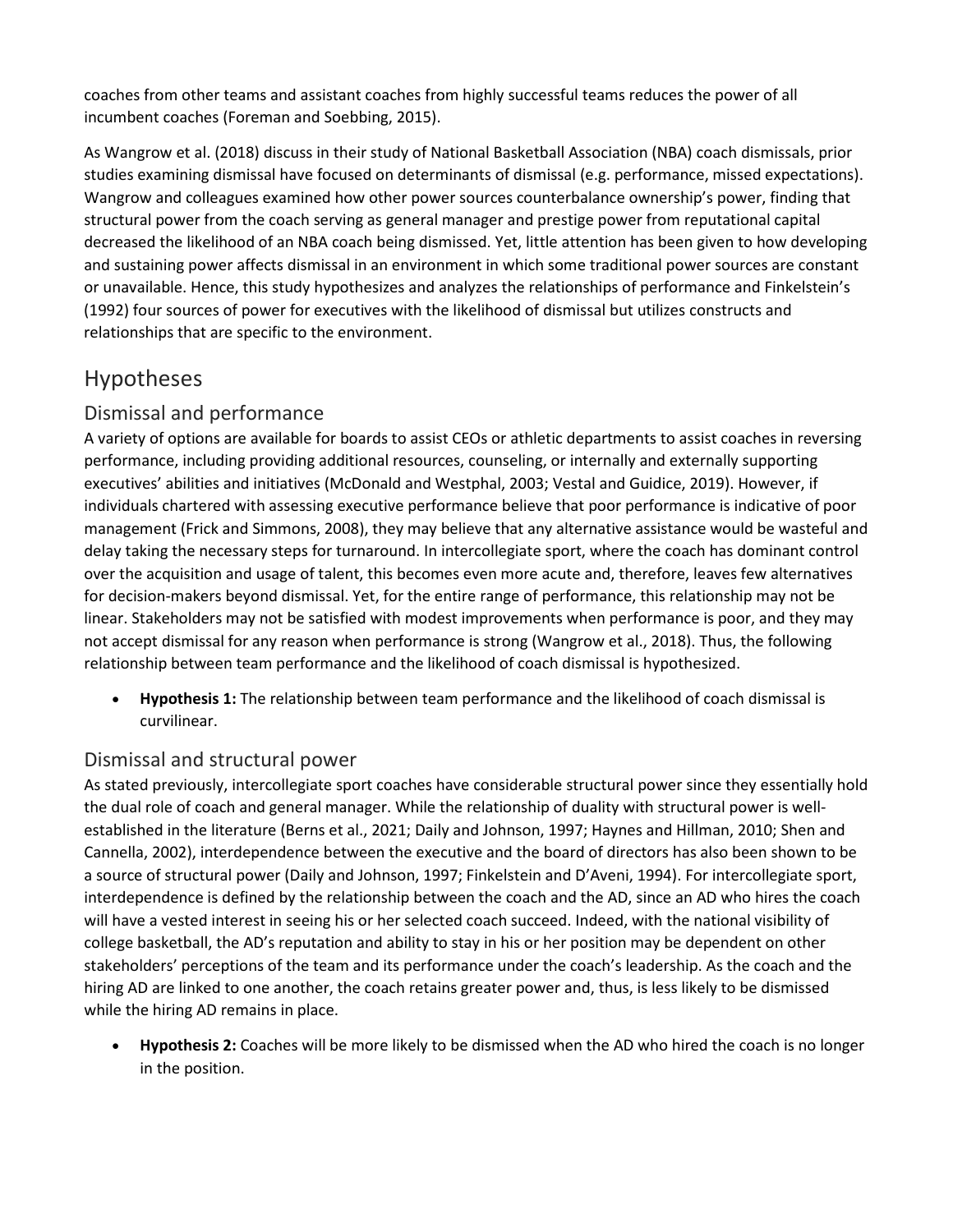#### Dismissal and prestige power

Scholars have previously theorized and shown that executives whom others view as prestigious are more likely to have poor performance and other shortcomings overlooked (Finkelstein, 1992; Rindova et al., 2005). Reputational capital can be developed in several ways, including strong performance outcomes recognized by all stakeholders and certification contests in which objective and qualified third parties recognize outstanding performance (Graffin and Ward, 2010; Rindova et al., 2005). For intercollegiate sport coaches, reputational capital provides additional power in a manner similar to executives. Highly prestigious coaches are likely to attract better talent because they may be perceived as more likely to win future championships and more effective in developing NBA-ready talent (Evans and Pitts, 2017). Additionally, teams with highly prestigious coaches are more likely to be considered elite. Thus, recent poor performance is less likely to affect other outcomes (e.g. attendance, television appearances). Conversely, losing a prestigious coach may signal other problems to players being recruited, coaching successor candidates, and other stakeholders—reducing perceptions of whether the team is elite and expectations of the team's future outcomes. Current and incoming (i.e. recruited) players who are aligned with the prestigious coach may choose to play elsewhere. Additionally, since coaches with substantial reputational capital are more likely to have sizable, guaranteed salaries, universities may incur a substantial financial loss from dismissing such a coach. Overall, reputational capital can provide a college basketball coach with extensive power, since replacing such a coach with one who is viewed by stakeholders as equally capable is likely to be difficult and costly.

• **Hypothesis 3:** Coaches with higher levels of reputational capital are less likely to be dismissed than coaches with lower levels of reputational capital.

#### Dismissal and expert power

As their tenure progresses, senior executives acquire a deeper understanding of their position and develop capabilities and contacts necessary to operate and succeed in their organization's environment (Hambrick and Fukutomi, 1991). Comprehending critical contingencies associated with the environment and developing experience to address these contingencies are the foundations of expert power (Finkelstein, 1992). College basketball coaches develop expert power from experience serving as assistant coach or head coach of an NBA or college team. However, the most relevant experience to coaches developing expert power and retaining their position is time spent leading the team, since that experience develops the most organization-specific expertise. Each season further develops the coach's knowledge associated with recruiting, talent utilization, game strategies against rivals and conference opponents, and interactions with the team's other stakeholders.

Prior research has shown that CEOs and coaches are given a honeymoon period in which they are allowed time to develop and implement new strategies that can only be evaluated after several seasons (e.g. Allen and Chadwick, 2012; Hambrick and Fukutomi, 1991). The likelihood of dismissal is lower during this period, but scholars have shown that the likelihood increases with tenure. However, the likelihood of dismissal will decrease when the coach has substantial expert power associated with longer tenure. Notably, only a few studies have indicated when, during his or her tenure, an executive or coach is at the greatest risk of dismissal. Kim (1996) found that dismissal was most likely after a CEO's fourth year and that the likelihood of dismissal did not substantially decline until a CEO's 10th year. Like Kim, Giambatista (2004) found support for a similar honeymoon period for NBA coaches, which was later supported by Wangrow et al., (2018) who also found that after the eighth season the likelihood of dismissal is reduced by 50% from its peak.

College basketball coaches are also likely to also be granted a honeymoon period in which they are given time to develop and implement new strategies. While the likelihood of their dismissal will increase with tenure, it will eventually decline when they accrue expert power associated with tenure. Thus, the following is hypothesized: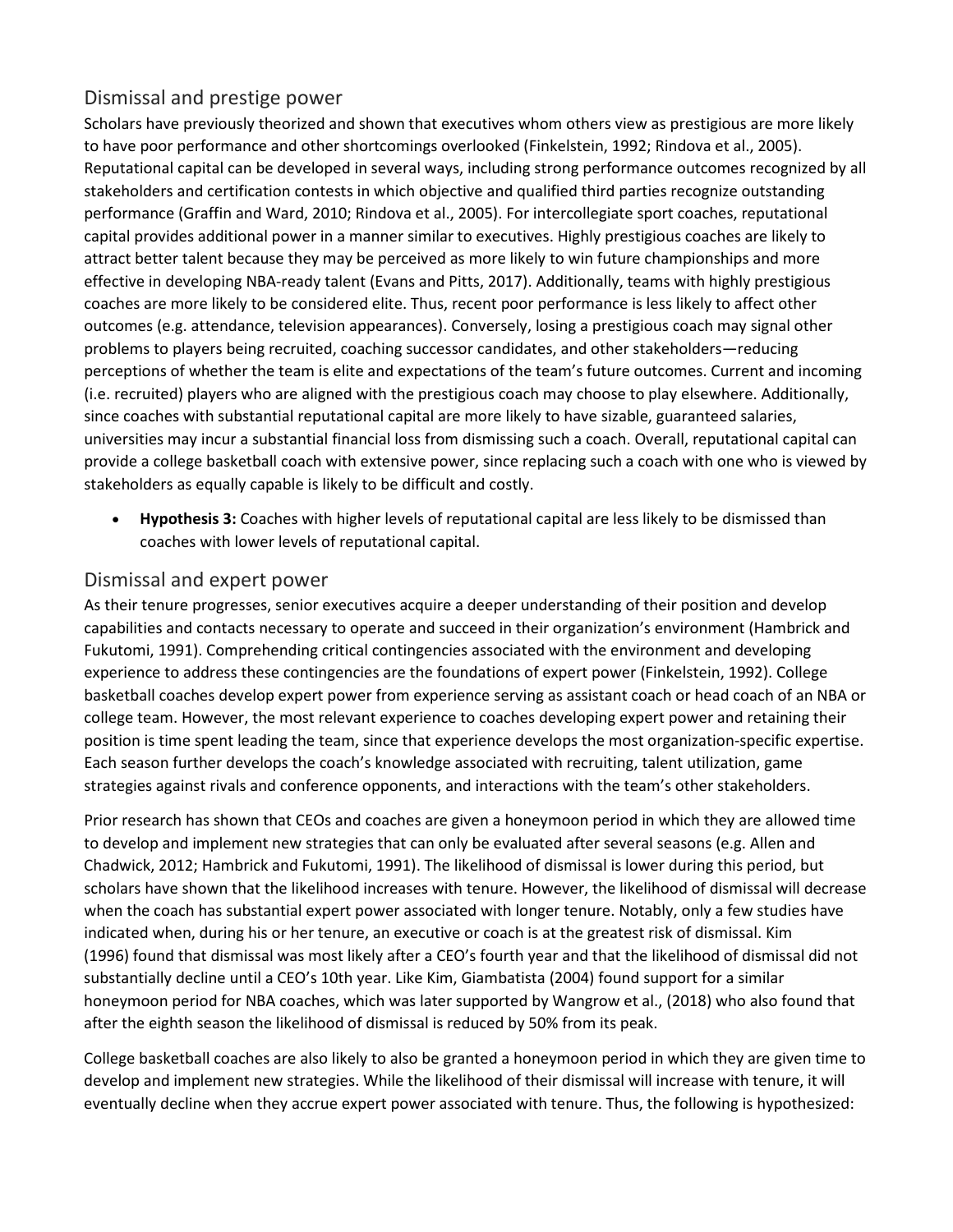• **Hypothesis 4:** There is an inverted u-shaped relationship between coach tenure and the likelihood of dismissal.

#### Concentrated governance

The degree that the governance structure is concentrated or dispersed is likely to affect whether strategic action can be taken. When governance entails fewer people and levels, parties within the governance ranks (e.g. boards, shareholders) are better positioned to monitor and act due to greater ease in gaining consensus. Alternatively, scholars have suggested that when there are additional levels in the governance ranks involving more, dispersed individuals, it may be more difficult to develop a common position which limits the ability to reach agreement regarding key decisions (Haynes and Hillman, 2010). Thus, the parties responsible for governance are likely to have greater power relative to the senior executive when governance is concentrated than when it is dispersed (Grabke-Rundell and Gomez-Mejia, 2002).

All universities in the United States share some governance characteristics. Relative to this study, a coach reports to the AD who, in turn, reports to the university's president or an executive (e.g. provost) who reports to the president. Presidents are accountable to a governance board (directors, regents, trustees). However, a publicly owned university has additional governance layers, since the governance board is appointed by and responsible to the state's government. Thus, governance is more concentrated in privately owned universities than it is in publicly owned universities. Subsequently, coaches of teams at privately owned universities are likely to have less power than their counterparts at publicly owned universities, since the concentrated governance structure of privately owned universities allows for more expedient and unified decision-making. Based on coaches' reduced power from concentrated governance at privately owned universities, the following relationship regarding the likelihood of their dismissal is hypothesized.

• **Hypothesis 5:** A coach whose team represents a privately owned university will be more likely to be dismissed than a coach whose team represents a publicly owned university.

## Method

To examine college basketball coach dismissals, a model that included all teams from the 10 major conferences (American Athletic, Atlantic Coast, Atlantic 10, Big East, Big 10, Big 12, Pacific 12, Missouri Valley, Mountain West, Southeastern) for each season from 2003–2004 to 2018–2019 was developed.<sup>2</sup> Each coach's tenure was divided into annual spells that represent each season in which an individual coached a team. A spell is an at-risk period from the start of one season to the beginning of the following season in which a coach can potentially be dismissed. Splitting the data into annual spells is necessary because some covariates in the survival model vary during each coach's tenure (Benner and Tripsas, 2012; Wangrow et al., 2018). The data spans 1768 spells (i.e. years in which the coach is at risk of being dismissed) involving 347 coaching tenures.<sup>3</sup> One hundred and fortyfive of these coaching tenures ended with dismissal. The remaining 202 coaching tenures were voluntarily discontinued (retirement, leaving to coach another NCAA Division 1 team or an NBA team), terminated due to the coach's death, or continued into the 2019–2020 season.

There were very few mid-season replacements in the sample. As including mid-season replacements would create uneven time spells which violate an assumption in Cox models, only coaches who began a season coaching a team were included.

The majority of data used in this study comes from the commercial website, https://www.sportsreference.com/cbb/, which publishes official historical college basketball statistics and other information regarding teams, coaches, and players. Other data sources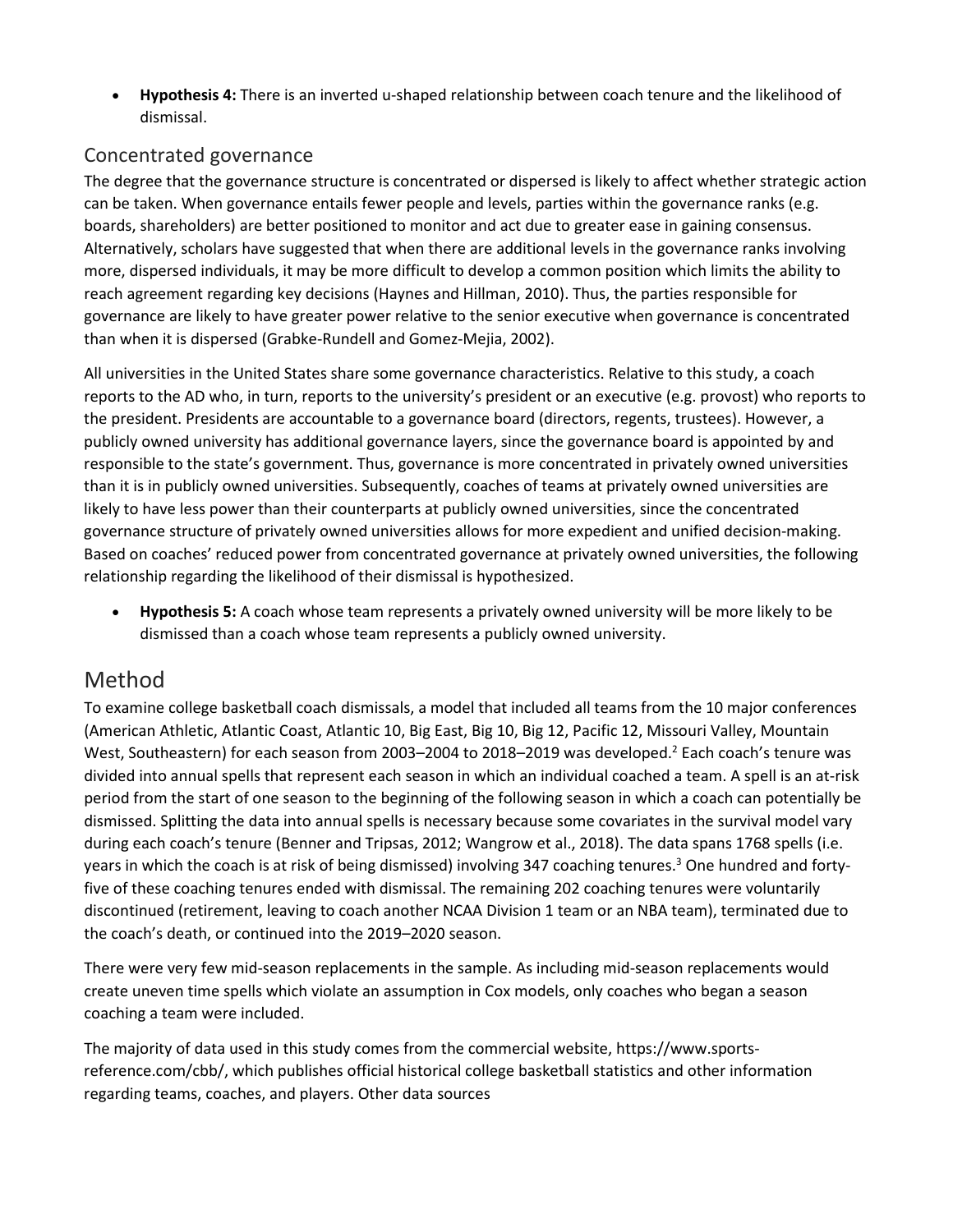included www.coachesdatabase.com, www.NCAA.org, and university websites. Articles found through Google searches were the primary sources used to determine coach dismissal and the coach's racial or ethnic affiliation.

#### Dependent variable

Similar to prior studies designed to examine power and performance (e.g. Haleblian and Rajagopalan, 2006), dismissal, instead of turnover, was chosen as the dependent variable. An event variable representing dismissal was assigned "1" for a season (i.e. spell) in which the coach was involuntarily dismissed or forced to resign. This event variable was coded "0" if the coach remained in place at the beginning of the following season or it was determined that the coach had voluntarily left the position or passed away.

It is difficult to determine the cause of an executive turnover event, since organizations are reluctant to publicly disclose reasons of dismissal (Shen and Cannella, 2002). Thus, methods that distinguish dismissals from other types of turnover are necessary for a valid measure of dismissal. Following methods from prior studies (e.g. Shen and Canella, 2002; Wangrow et al., 2018), a list of all coaching turnover events in the sample was created. Two of the authors independently reviewed media accounts and press releases associated with turnover events and assessed whether the coach was dismissed. The authors agreed on 97.4% of the turnover events (Cohen's kappa = 0.95), suggesting excellent rater reliability (McHugh, 2012). The two authors then discussed information associated with turnover events in which they had disagreed and reached a consensus regarding whether those events were associated with dismissal.

#### Independent variables

*Winning Percentage* is used to measure team performance and is the number of games that a team won versus all games that it played during a season.

For structural power, the traditional measure of whether the person holds the dual role of chief executive and leading the group who hires and oversees the chief executive is not appropriate for the context of college basketball, since all coaches make decisions similar to those of professional sport general managers (e.g. assessing and acquiring talent). Instead, interdependence between the AD and the coach is used (see Daily and Johnson, 1997; Holmes, 2011). Thus, structural power was measured using a binary variable, *AD Change*, with "1" assigned if the current AD did not hire the coach.

*Coach Reputational Capital* is used to measure prestige power and is a count of coaches' cumulative accomplishments (see Wangrow et al., 2018 for an example). Two accomplishments are associated with team achievements (reaching the Final Four and winning the national championship), while two accomplishments are associated with personal achievements (winning the Naismith National Coach of the Year Award and winning the conference's coach of the year award). The result was a variable ranging from 0 to 25 with a mean of 2.66.

Governance concentration was measured using a binary variable, *Private University*, that was set to "1" if the team represented a privately owned university and "0" if the team represented a publicly owned university.

#### Control variables and alternative performance measures

An extensive set of control variables associated with coaches, athletic departments, player talent, and stakeholders' expectations—as well as dummy variables for conference and year—are detailed in Table 1 and are included in the analysis. Since other performance indicators may influence the likelihood of dismissal, Table 1 also includes three additional performance measures (*Conference Winning Percentage*, *Made NCAA Tournament*, *Tournament Wins*) that were used to verify the robustness of findings.

**Table 1.** Descriptions of control variables and alternative performance measures.

| . | -<br>4٠<br>.<br>- - - | $ -$<br>$-$ |
|---|-----------------------|-------------|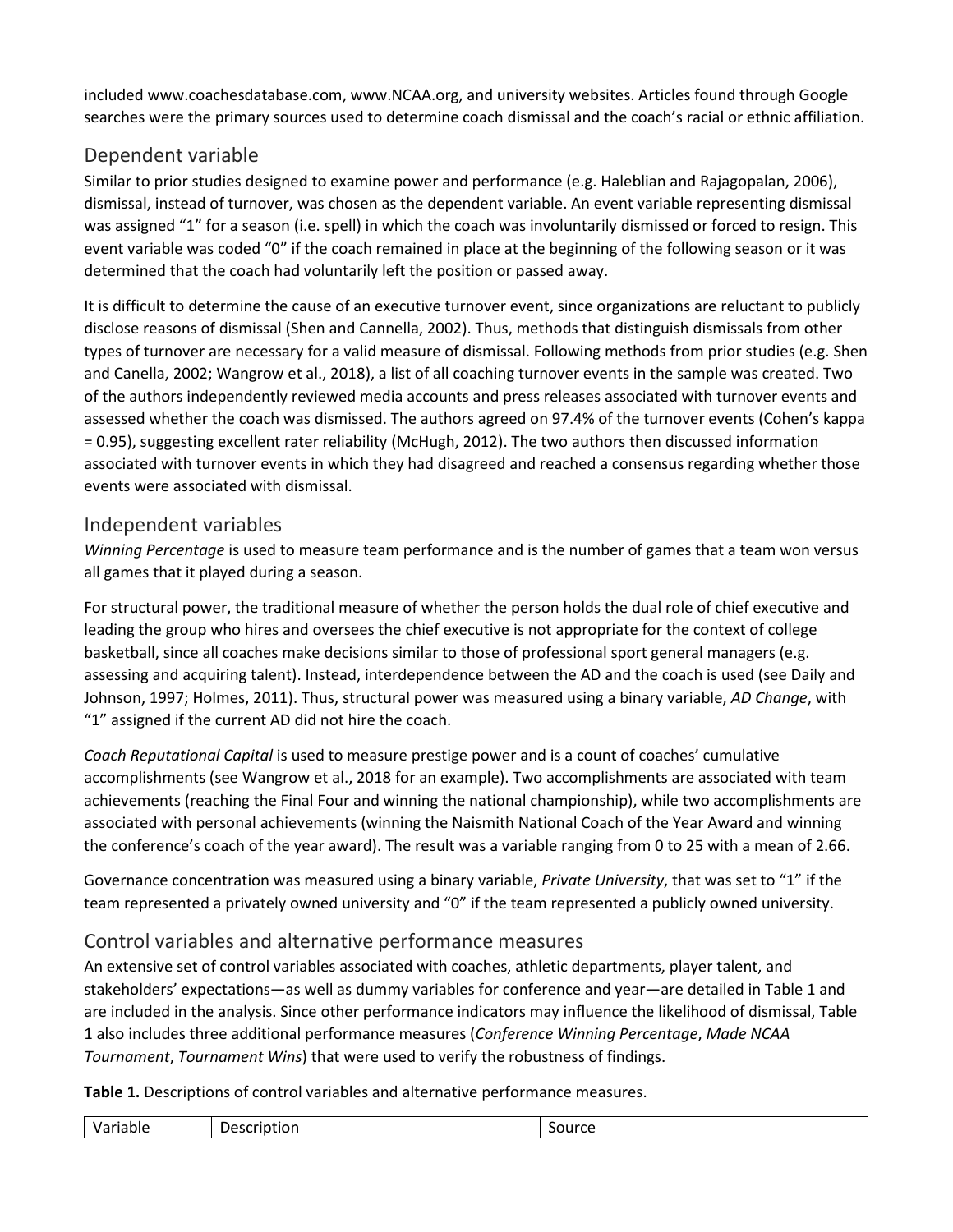| Control<br>variables  |                                                                                      |                                                                        |
|-----------------------|--------------------------------------------------------------------------------------|------------------------------------------------------------------------|
|                       |                                                                                      | Web searches.                                                          |
| Alumni                | Binary variable set to "1" if the coach had                                          |                                                                        |
|                       | attended the university as a student.                                                | https://www.sportsreference.com/cbb/.                                  |
| Former division       | Binary variable set to "1" if the coach had                                          | Web searches.                                                          |
| 1 player              | played NCAA Division 1 college                                                       | https://www.sportsreference.com/cbb/.                                  |
|                       | basketball.                                                                          |                                                                        |
| Coach age             | The coach's age in years at the beginning of                                         | https://www.sports-reference.com/cbb/                                  |
|                       | the season.                                                                          |                                                                        |
| Minority              | Binary variable set to "1" if the coach                                              | Web searches of pictures from press                                    |
|                       | represented a minority racial or ethnic                                              | reports.                                                               |
|                       | group.                                                                               |                                                                        |
| Football bowl         | Binary variable set to "1" if the university                                         | https://www.sports-reference.com/cfb/                                  |
| subdivision           | had a team that competed in NCAA                                                     |                                                                        |
|                       | college football's top division during the                                           |                                                                        |
|                       | season.                                                                              |                                                                        |
| <b>NCAA</b> sanctions | Binary variable set to "1" if the basketball                                         | Web searches.                                                          |
|                       | team was under sanctions for NCAA                                                    | https://www.sportsreference.com/cbb/.                                  |
|                       | violations during the season.                                                        |                                                                        |
| Basketball            | Spending (in millions) during the season on                                          | United States Department of Education                                  |
| expenses              | the university's college basketball                                                  | EADA database.                                                         |
|                       | program.                                                                             |                                                                        |
| Preseason             | Team's Associated Press ranking prior to the<br>season. A team ranked number one was | https://www.sports-reference.com/cbb/                                  |
| ranking               |                                                                                      |                                                                        |
|                       | assigned 25, number two was assigned                                                 |                                                                        |
|                       | 24, and so on. Teams not ranked were                                                 |                                                                        |
|                       | assigned 0.                                                                          |                                                                        |
| Recruiting rank       | Rank of team's incoming players among all<br>college basketball teams. A team ranked | Annual college basketball recruiting ranking<br>from www.247sports.com |
|                       | number one was assigned 240, number                                                  |                                                                        |
|                       | two was assigned 239, and so on. Teams                                               |                                                                        |
|                       | not ranked or ranked below 240th were                                                |                                                                        |
|                       | assigned 0.                                                                          |                                                                        |
| Draft value           | Count variable representing the talent level                                         | https://www.sports-reference.com/cbb/.                                 |
|                       | for the season. Calculated from the                                                  | https://www.basketball-reference.com/                                  |
|                       | number of current players who                                                        |                                                                        |
|                       | eventually played in the NBA and the                                                 |                                                                        |
|                       | place in which current players were                                                  |                                                                        |
|                       | selected in a future NBA player draft.                                               |                                                                        |
| Winning               | Percentage of wins versus total games                                                | https://www.sports-reference.com/cbb/                                  |
| percentage            | played for the team's prior season.                                                  |                                                                        |
| $(t - 1)$             |                                                                                      |                                                                        |
| Conference            | Dummy variables for each of the 10                                                   | https://www.sports-reference.com/cbb/                                  |
|                       | conferences.                                                                         |                                                                        |
| Year                  | Dummy variables for each of the 16 seasons                                           |                                                                        |
|                       | used in the sample.                                                                  |                                                                        |
| Alternative           |                                                                                      |                                                                        |
| performance           |                                                                                      |                                                                        |
| measures              |                                                                                      |                                                                        |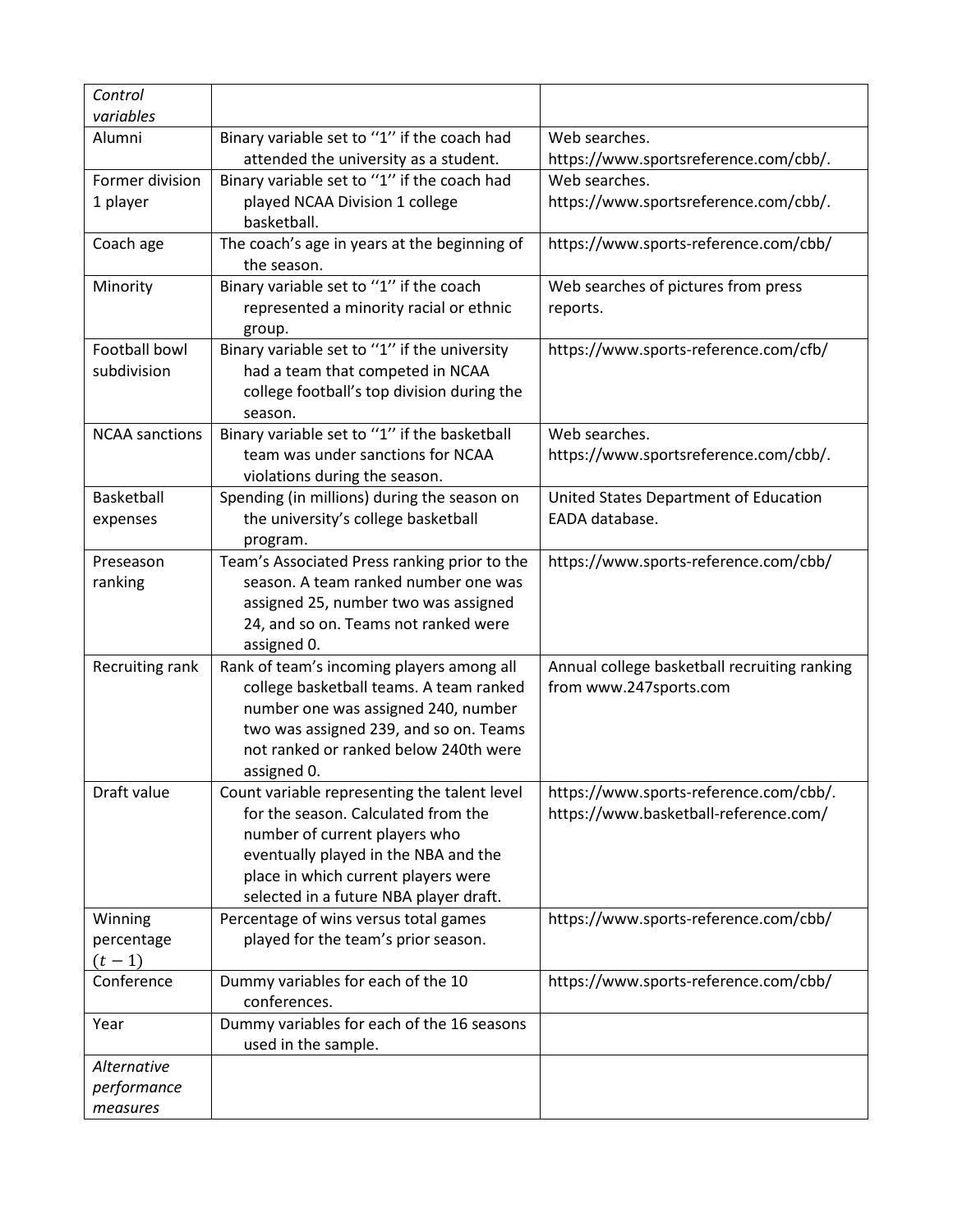| Conference | Percentage of wins in conference games      | https://www.sports-reference.com/cbb/ |
|------------|---------------------------------------------|---------------------------------------|
| winning    | versus total                                |                                       |
| percentage | conference games played for the season.     |                                       |
| Made NCAA  | Binary variable set to "1" if the team made | https://www.sports-reference.com/cbb/ |
| tournament | that season's NCAA Division 1 college       |                                       |
|            | basketball tournament.                      |                                       |
| Tournament | Count variable indicating the number of     | https://www.sports-reference.com/cbb/ |
| wins       | games won during the season's NCAA          |                                       |
|            | Division 1 college basketball tournament.   |                                       |

*Note*: *NCAA*: National Collegiate Athletic Association; *NBA*: National Basketball Association.

## Analysis

A Cox Proportional Hazards event history model (Cox, 1972) was used to examine antecedents of coach dismissals. In this study, a Cox model estimates the hazard rate *h(t)* which represents the probability that a coach is dismissed during or following a season—a distinct period (i.e. spell) in which the coach is at risk of being dismissed. A Cox model was chosen since it uses data to determine the underlying hazard function instead of assuming characteristics of the underlying hazard function (Benner and Tripsas, 2012; Blossfeld et al., 2007). Additionally, many variables change during a coach's tenure, and thus need to assume different values over time for a single at-risk coach. By allowing for time-varying covariates, Cox models are ideally suited to handle fluctuations of variables over a coach's tenure (Blossfeld et al., 2007; Box-Steffensmeier and Jones, 2004). Furthermore, many coaching tenures end voluntarily or continue into the 2019–2020 season, which requires analysis methods that retain right-censored observations. Cox models effectively handle right-censored data, preventing biased parameter estimates (Allison, 1984; Box-Steffensmeier and Jones, 2004).

The smoothed baseline hazard function for all coaches in the sample is shown in Figure 1. The hazard function is shown for 24 years of coaching tenure, in which a coach is at risk of being dismissed during each year. As shown in Figure 1, approximately 1.6% of coaches (hazard rate of approximately 0.016) are dismissed prior to the start of their second season. Of the coaches who remained in position for their second season, approximately 2% of the coaches are dismissed prior to the start of their third season. Indeed, Figure 1 shows that coaches are most likely to be dismissed after their ninth season, in which about 7% of remaining coaches are dismissed. Overall, the results suggest that if 100 NCAA Division 1 coaching tenures from the sample were randomly selected, about 38 of the coaches would be dismissed prior to their tenth season.



**Figure 1.** Estimated baseline hazard function—all coaches.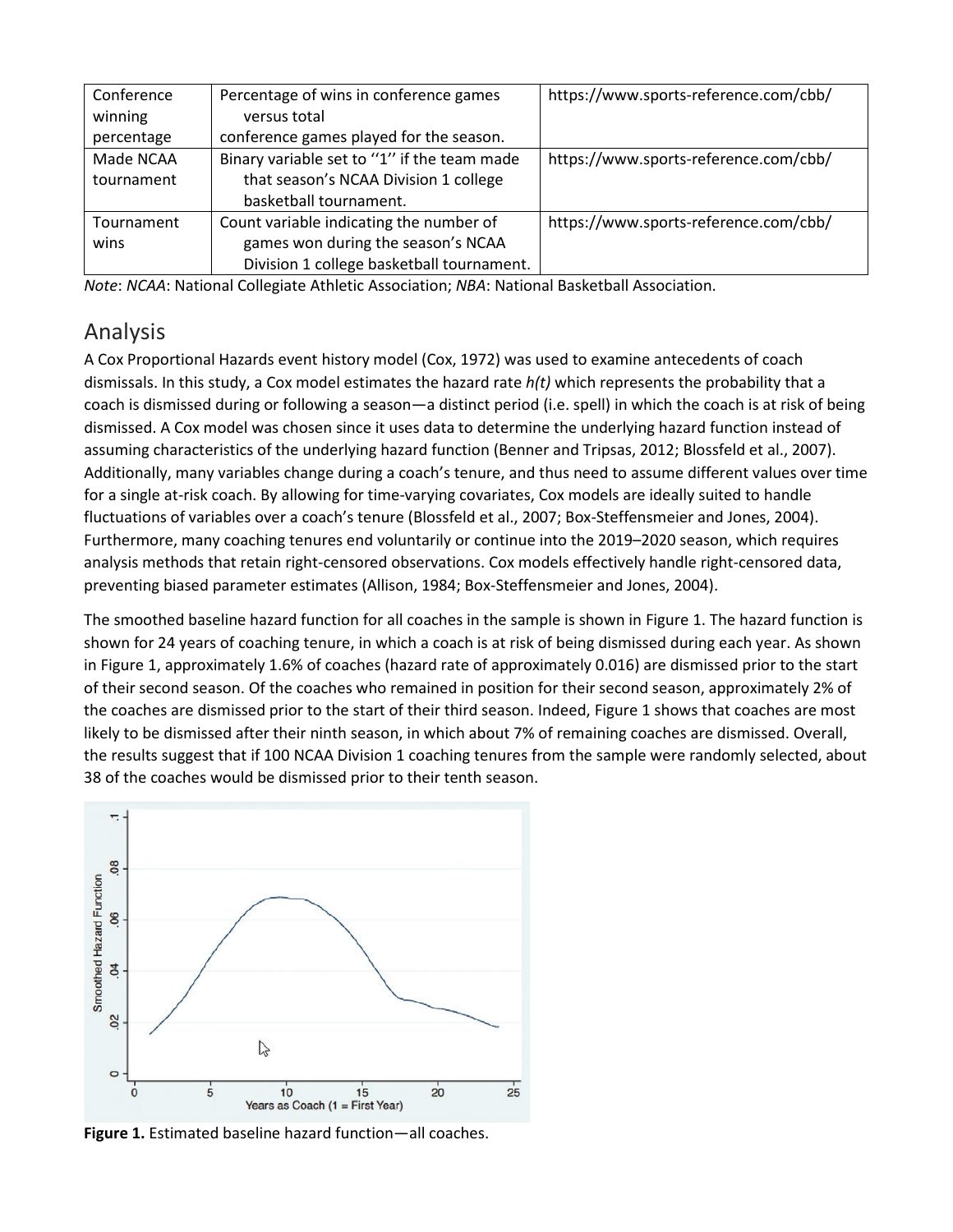#### Results

Table 2 shows descriptive statistics and correlations. Results from the event history analysis are provided in a stepwise fashion in Table 3. Exponentiated hazard coefficients are reported, with a positive (negative) coefficient indicating that the likelihood of a coach being dismissed increases (decreases) as the associated variable increases. The variable's numerical effect on coach dismissal is determined by taking the exponential function of the coefficient (i.e. numerical effect = exp(exponentiated hazard coefficient)). For example, model 7 of Table 3 (i.e. the full model) reports a significant hazard coefficient for the independent variable, *Private University*, of −0.533. Since exp(−0.533) equals 0.575, the results suggest that, when other factors are held equal, the likelihood of a coach being dismissed decreases by about 42.5% (i.e. 1 − 0.575 = 0.425) when the team is associated with a privately owned university. Robust standard errors (clustered by coach) are reported to correct for potential heteroscedasticity.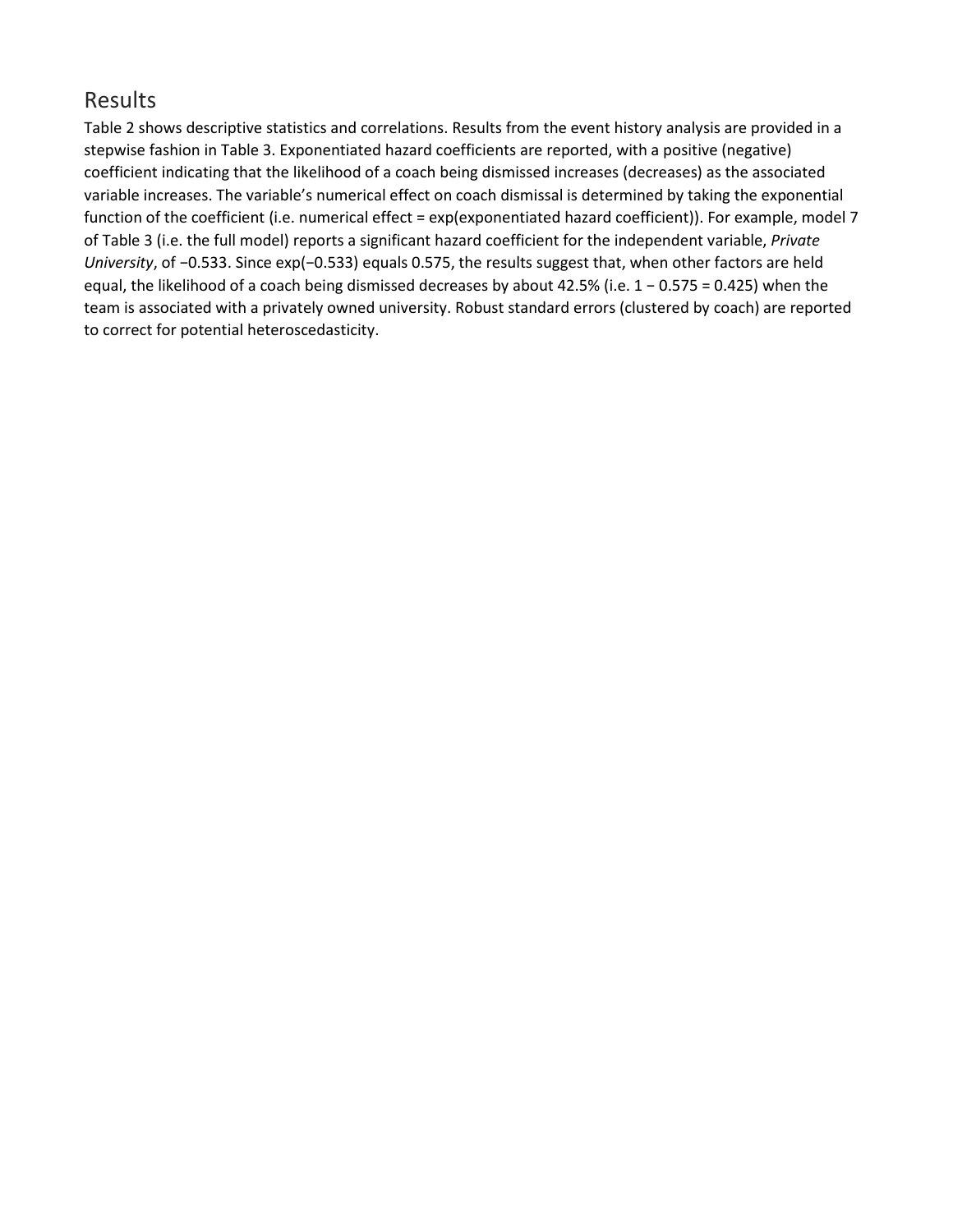|                                      | Mean   | <b>SD</b> | Min         | Max          | 1            | $\overline{2}$ | $\overline{\mathbf{3}}$ | $\overline{a}$ | 5           | 6        | $\overline{ }$ | 8        | 9        | 10       | 11       | 12       | 13        | 14        | 15        | 16       | 17       | 18       | 19      |
|--------------------------------------|--------|-----------|-------------|--------------|--------------|----------------|-------------------------|----------------|-------------|----------|----------------|----------|----------|----------|----------|----------|-----------|-----------|-----------|----------|----------|----------|---------|
| 1. Involuntary<br>dismissal          | 0.08   | 0.27      | $\Omega$    | 1            |              |                |                         |                |             |          |                |          |          |          |          |          |           |           |           |          |          |          |         |
| 2. Years in position                 | 6.14   | 5.93      |             | 43           | 0.01         |                |                         |                |             |          |                |          |          |          |          |          |           |           |           |          |          |          |         |
| 3. Minority                          | 0.23   | 0.42      | $\Omega$    | $\mathbf{1}$ | $0.10**$     | $0.15***$      |                         |                |             |          |                |          |          |          |          |          |           |           |           |          |          |          |         |
| 4. NCAA sanctions                    | 0.02   | 0.15      | $\mathbf 0$ | $\mathbf{1}$ | $-0.00$      | $-0.01$        | $\mathbf 0$             |                |             |          |                |          |          |          |          |          |           |           |           |          |          |          |         |
| 5. Football bowl<br>subdivision      | 0.72   | 0.45      | $\Omega$    | 1            | <sup>0</sup> | $0.07**$       | $0.06*$                 | $-0.00$        |             |          |                |          |          |          |          |          |           |           |           |          |          |          |         |
| 6. Alumni                            | 0.13   | 0.33      | $\mathbf 0$ | $\mathbf{1}$ | $-0.02$      | $0.14**$       | 0.02                    | $-0.01$        | $\mathbf 0$ |          |                |          |          |          |          |          |           |           |           |          |          |          |         |
| 7. Former division 1<br>player       | 0.58   | 0.49      | $\Omega$    | $\mathbf{1}$ | $-0.00$      | 0.02           | 0.01                    | 0.01           | $-0.04$     | $0.20**$ |                |          |          |          |          |          |           |           |           |          |          |          |         |
| 8. Coach age                         | 49.42  | 8.3       | 31          | 75           | 0.03         | $0.50**$       | $0.06**$                | $-0.00$        | $0.24**$    | $-0.02$  | $0.10**$       |          |          |          |          |          |           |           |           |          |          |          |         |
| 9. Basketball<br>expenses            | 5.52   | 3.16      | 0.95        | 22.9         | 0.03         | $0.34**$       | $-0.03$                 | 0.01           | $0.30**$    | 0.01     | $0.09**$       | $0.26**$ |          |          |          |          |           |           |           |          |          |          |         |
| 10. Preseason<br>rank                | 2.72   | 6.3       | 0           | 25           | $0.10**$     | $0.37**$       | $0.14**$                | $-0.04$        | $0.18**$    | $0.05*$  | 0.01           | $0.19**$ | $0.41**$ |          |          |          |           |           |           |          |          |          |         |
| 11. Recruiting ranking               | 152.54 | 75.56     |             | 240          | $-0.01$      | $0.14**$       | $0.05*$                 | $\Omega$       | $0.37**$    | $0.05*$  | 0.03           | $0.08**$ | $0.43**$ | $0.26**$ |          |          |           |           |           |          |          |          |         |
| 12. Draft value                      | 3.14   | 4.18      | 0           | 27           | $0.09**$     | $0.34**$       | $-0.05*$                | 0.02           | $0.28**$    | $0.07**$ | 0.04           | $0.21**$ | $0.42**$ | $0.63**$ | $0.37**$ |          |           |           |           |          |          |          |         |
| 13. Winning<br>percentage            | 57.73  | 16.1      | 6.3         | 97.4         | $0.26**$     | $0.28**$       | $0.15**$                | $-0.04$        | $0.13**$    | $0.05*$  | 0.04           | $0.12**$ | $0.29**$ | $0.47**$ | $0.17**$ | $0.50**$ |           |           |           |          |          |          |         |
| 14. Winning<br>percentage $(t - 1)$  | 57.77  | 16.12     | 6.3         | 97.4         | $0.16***$    | $0.34**$       | $0.12**$                | $0.05*$        | $0.14**$    | $0.08**$ | 0.04           | $0.13**$ | $0.29**$ | $0.48**$ | $0.21**$ | $0.38**$ | $0.54**$  |           |           |          |          |          |         |
| 15. Conference<br>winning percentage | 50.03  | 20.82     | 0           | 100          | $0.25**$     | $0.26**$       | $0.17**$                | $-0.03$        | 0.03        | 0.04     | 0.04           | $0.10**$ | $0.22**$ | $0.42**$ | $0.10**$ | $0.44**$ | $0.92**$  | $0.52**$  |           |          |          |          |         |
| 16. Made NCAA                        | 0.39   | 0.49      | 0           | $\mathbf{1}$ | $0.20**$     | $0.24**$       | $0.11**$                | $-0.02$        | $0.16**$    | $0.05*$  | 0.01           | $0.12**$ | $0.31**$ | $0.44**$ | $0.21**$ | $0.47**$ | $0.72**$  | $0.45**$  | $0.69**$  |          |          |          |         |
| 17. Tournament wins                  | 0.51   | 1.09      | 0           | 6            | $0.13***$    | $0.26**$       | $0.12**$                | $-0.02$        | $0.14**$    | $0.06**$ | 0.01           | $0.14**$ | $0.34**$ | $0.56**$ | $0.19**$ | $0.57**$ | $0.57**$  | $0.38**$  | $0.51**$  | $0.58**$ |          |          |         |
| 18. AD change                        | 0.42   | 0.49      | 0           | $\mathbf{1}$ | $0.08**$     | $0.39**$       | $-0.00$                 | 0.01           | $0.13**$    | $0.09**$ | $0.08**$       | $0.23**$ | $0.17**$ | $0.15**$ | $0.12**$ | $0.12**$ | $0.11**$  | $0.15**$  | $0.20**$  | $0.07**$ | $0.12**$ |          |         |
| 19. Coach<br>reputational capital    | 2.64   | 3.79      | 0           | 25           | $0.09**$     | $0.60**$       | $0.17**$                | 0.01           | $0.21**$    | $0.06*$  | $-0.01$        | $0.56**$ | $0.49**$ | $0.58**$ | $0.24**$ | $0.54**$ | $0.37**$  | $0.38**$  | $0.34**$  | $0.34**$ | $0.45**$ | $0.20**$ |         |
| 20. Private<br>university            | 0.33   | 0.47      | 0           | $\mathbf{1}$ | $-0.01$      | $0.14**$       | $-0.01$                 | 0.04           | $0.47**$    | $0.07**$ | $0.12**$       | 0.03     | $-0.05*$ | $0.10**$ | $0.22**$ | $0.09**$ | $0.11***$ | $0.11***$ | $0.08***$ | $0.07**$ | $0.10**$ | $-0.06*$ | $0.06*$ |

**Table 2.** Descriptive statistics and correlations.

*Note: N* = 1768. NCAA: National Collegiate Athletic Association; AD: athletic director; SD: standard deviation.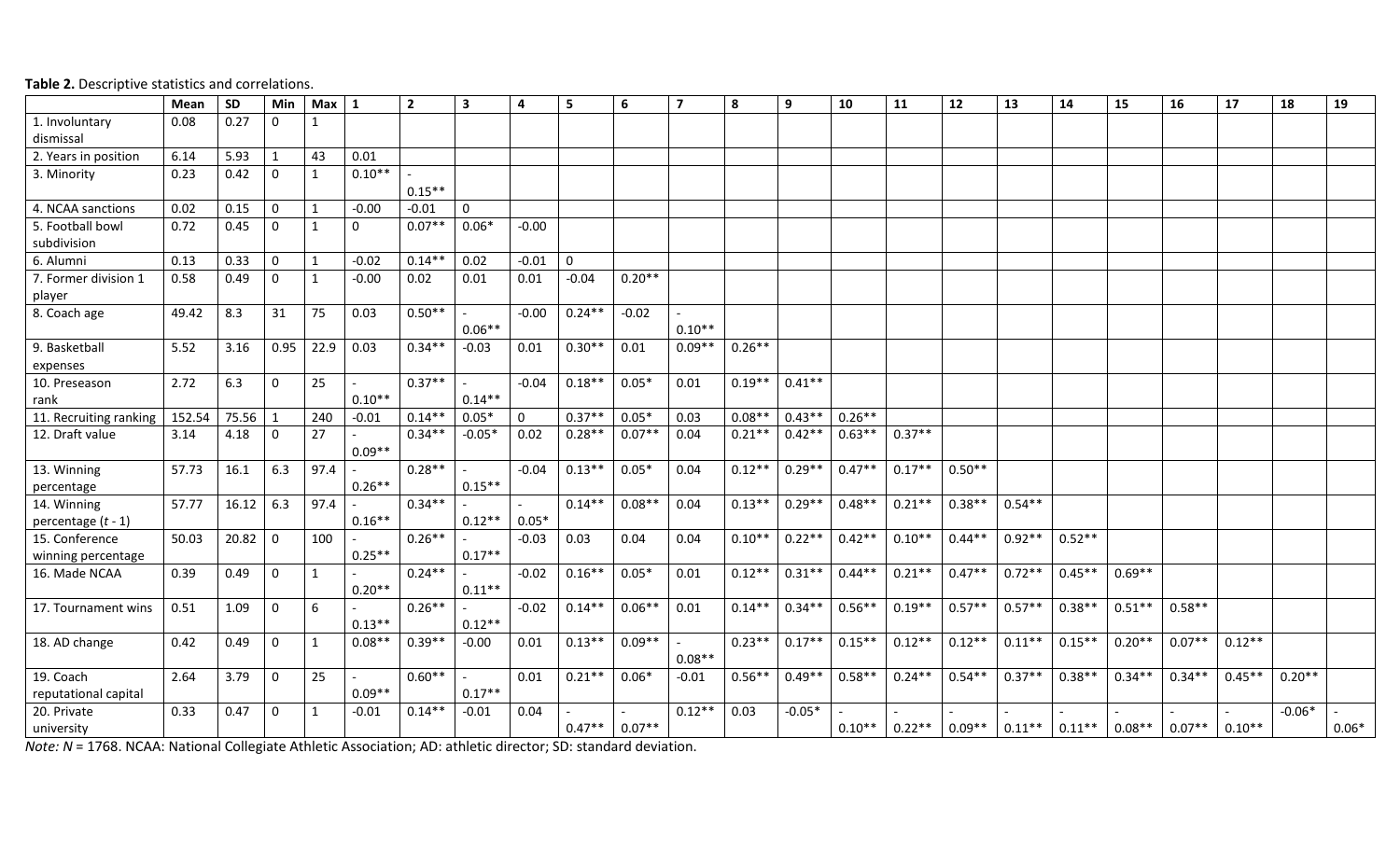#### \**p* < 0.01; \*\**p* < 0.05.

**Table 3.** Event history analysis (dependent variable: coach dismissed during or after season).

|                                         | Model 1            | Model 2           | Model 3              | Model 4             | Model 5           | Model 6           | Model 7            | Model 8            | Model 9             |
|-----------------------------------------|--------------------|-------------------|----------------------|---------------------|-------------------|-------------------|--------------------|--------------------|---------------------|
| Independent variables                   |                    |                   |                      |                     |                   |                   |                    |                    |                     |
| Winning percentage (H1)                 |                    | $-0.064***$       | $-0.042$ † $(0.025)$ | $0.042$ † $(0.025)$ | 0.037(0.025)      | $0.043 + (0.025)$ | 0.037(0.025)       |                    |                     |
|                                         |                    | (0.006)           |                      |                     |                   |                   |                    |                    |                     |
| Winning percentage-squared (H1)         |                    |                   | $-0.001***$          | $-0.001***$         | $-0.001***$       | $-0.001***$       | $-0.001***$        |                    |                     |
|                                         |                    |                   | (0.000)              | (0.000)             | (0.000)           | (0.000)           | (0.000)            |                    |                     |
| AD change (H2)                          |                    |                   |                      | $-0.043(0.170)$     |                   |                   | $-0.082(0.168)$    | $-0.104(0.168)$    | $-0.029(0.174)$     |
| Coach reputational capital (H3)         |                    |                   |                      |                     | $-0.108*(0.051)$  |                   | $-0.124*(0.051)$   | $-0.123*(0.048)$   | $-0.120*(0.047)$    |
| Private university (H5)                 |                    |                   |                      |                     |                   | $-0.469*$ (0.183) | $-0.533**$ (0.180) | $-0.589**$ (0.183) | $-0.508**$ (0.194)  |
| Control variables                       |                    |                   |                      |                     |                   |                   |                    |                    |                     |
| Alumni                                  | 0.096(0.232)       | 0.139(0.222)      | 0.072(0.221)         | 0.079(0.225)        | 0.088(0.217)      | 0.009(0.228)      | 0.036(0.228)       | $-0.020(0.217)$    | 0.027(0.216)        |
| Former division 1 player                | $-0.098(0.164)$    | $-0.155(0.158)$   | $-0.075(0.160)$      | $-0.082(0.162)$     | $-0.088(0.164)$   | $-0.040(0.158)$   | $-0.064(0.165)$    | $-0.093(0.162)$    | $-0.066(0.166)$     |
| Coach age                               | 0.002(0.011)       | $-0.004(0.010)$   | $-0.000(0.010)$      | $-0.000(0.010)$     | 0.014(0.012)      | 0.001(0.011)      | 0.016(0.012)       | 0.017(0.012)       | 0.021(0.013)        |
| Minority                                | $0.448**$ (0.172)  | 0.221(0.169)      | 0.243(0.166)         | 0.244(0.166)        | 0.193(0.171)      | 0.249(0.165)      | 0.192(0.171)       | 0.232(0.164)       | $0.331$ + $(0.173)$ |
| Football bowl subdivision               | $-0.011(0.345)$    | 0.144(0.342)      | 0.091(0.342)         | 0.098(0.343)        | 0.131(0.346)      | $-0.193(0.357)$   | $-0.168(0.364)$    | $-0.261(0.347)$    | $-0.196(0.353)$     |
| <b>NCAA</b> sanctions                   | 0.028(0.491)       | $-0.159(0.439)$   | $-0.020(0.461)$      | $-0.004(0.473)$     | $-0.173(0.497)$   | $-0.035(0.440)$   | $-0.177(0.492)$    | $-0.129(0.499)$    | $-0.116(0.518)$     |
| <b>Basketball expenses</b>              | $0.199***$         | $0.217***$        | $0.212***$           | $0.212***$          | $0.226***$        | $0.214***$        | $0.230***$         | $0.240***$         | $0.222***$          |
|                                         | (0.037)            | (0.034)           | (0.035)              | (0.035)             | (0.035)           | (0.033)           | (0.034)            | (0.036)            | (0.035)             |
| Preseason ranking                       | $-0.073*(0.033)$   | $-0.069*$ (0.032) | $-0.041(0.032)$      | $-0.042(0.032)$     | $-0.024(0.031)$   | $-0.043(0.032)$   | $-0.023(0.031)$    | $-0.033(0.030)$    | $-0.003(0.031)$     |
| Recruiting rank                         | 0.001(0.001)       | 0.001(0.001)      | 0.001(0.001)         | 0.001(0.001)        | 0.001(0.001)      | 0.000(0.001)      | 0.001(0.001)       | 0.001(0.001)       | 0.001(0.001)        |
| Draft value                             | $-0.063$ $(0.036)$ | 0.022(0.029)      | 0.049(0.030)         | 0.050(0.030)        | $0.058 + (0.031)$ | $0.053 + (0.031)$ | $0.063 + (0.032)$  | 0.039(0.034)       | 0.034(0.039)        |
| Winning percentage $(t-1)$              | $-0.048***$        | $-0.025***$       | $-0.026***$          | $-0.026***$         | $-0.025***$       | $-0.028***$       | $-0.027***$        | $-0.027***$        | $-0.042***$         |
|                                         | (0.005)            | (0.005)           | (0.006)              | (0.005)             | (0.006)           | (0.006)           | (0.006)            | (0.006)            | (0.006)             |
| Conference dummies significant at $p <$ | $0$ of $9$         | $0$ of $9$        | $1$ of $9$           | $1$ of $9$          | $1$ of $9$        | $0$ of $9$        | $1$ of $9$         | $1$ of $9$         | $1$ of $9$          |
| 0.05                                    |                    |                   |                      |                     |                   |                   |                    |                    |                     |
| Year dummies significant at $p < 0.05$  | 0 of 15            | 1 of 15           | 1 of 15              | 1 of 15             | 2 of 15           | 1 of 15           | 1 of 15            | 0 of 15            | 0 of 15             |
| Alternative performance measures        |                    |                   |                      |                     |                   |                   |                    |                    |                     |
| Conference winning percentage           |                    |                   |                      |                     |                   |                   |                    | $-0.005(0.015)$    |                     |
| Conference winning percentage-squared   |                    |                   |                      |                     |                   |                   |                    | $-0.001**$ (0.000) |                     |
| Made NCAA tournament                    |                    |                   |                      |                     |                   |                   |                    |                    | $-1.414***$         |
|                                         |                    |                   |                      |                     |                   |                   |                    |                    | (0.333)             |
| Tournament wins                         |                    |                   |                      |                     |                   |                   |                    |                    | $-1.138*(0.457)$    |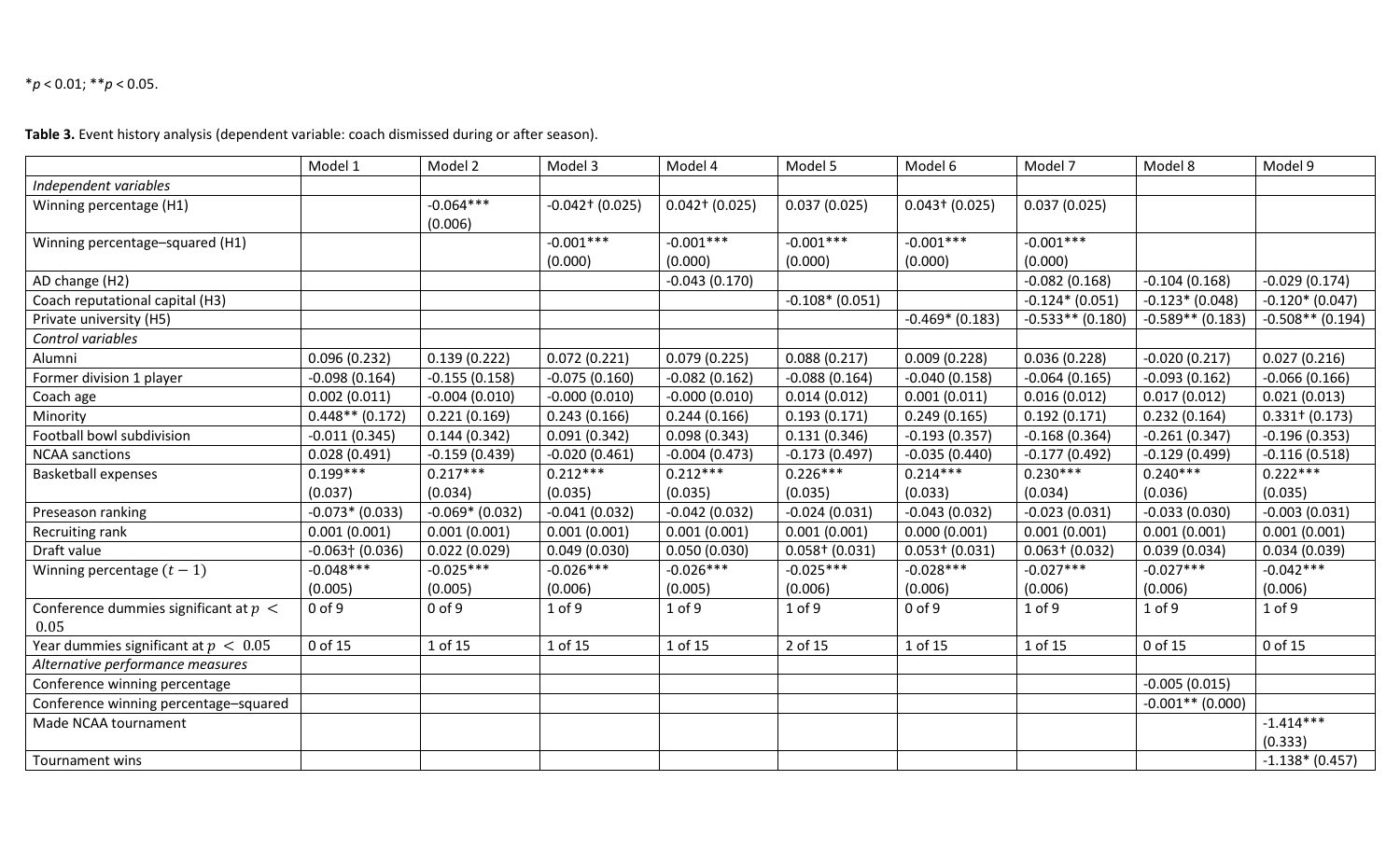| Log pseudolikelihood      | $-639.18$ | -598.75   | -592.78   | $-592.75$  | $-590.91$ | $-590.72$ | $-588.19$ | $-591.82$ | $-606.77$ |
|---------------------------|-----------|-----------|-----------|------------|-----------|-----------|-----------|-----------|-----------|
| Likelihood ratio $\chi^2$ | 232.66*** | 335.97*** | 330.03*** | 335.31 *** | 356.70*** | 342.35*** | 399.25*** | 356.35*** | 281.92*** |
| Subjects (coaches)        | 347       | 347       | 347       | 347        | 347       | 347       | 347       | 347       | 347       |
| dismissals                | 145       | 145       | 145       | 145        | 145       | 145       | 145       | 145       | 145       |
| Observations              | 1768      | 1768      | 1768      | 1768       | 1768      | 1768      | 1768      | 1768      | 1768      |

*Note: Robust standard errors in parentheses*. NCAA: National Collegiate Athletic Association; AD: athletic director.

\*\*\**p* < 0.001; \*\**p* < 0.01; \**p* < 0.05; †*p* < 0.1.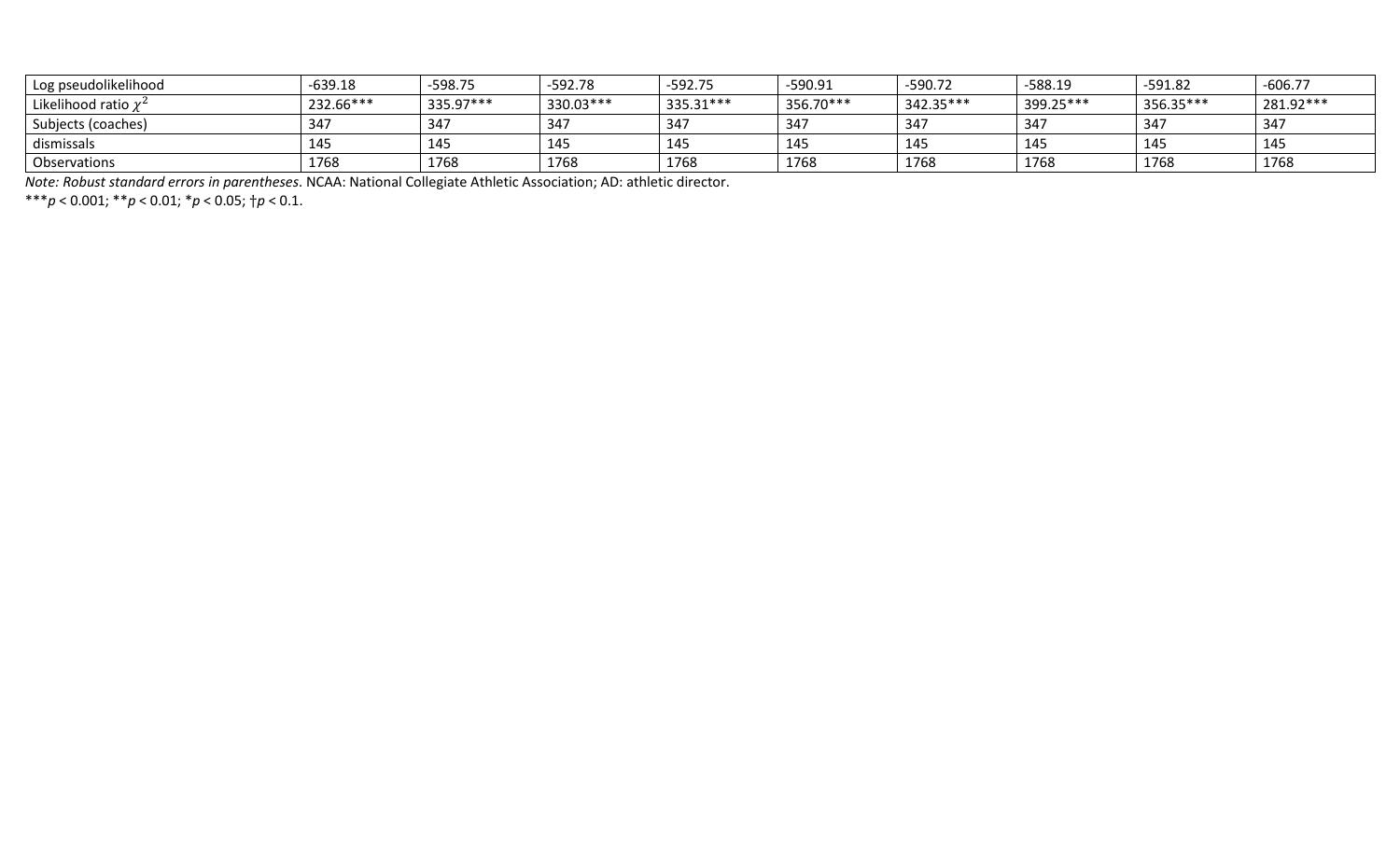To test hypothesis 1, which argues for a curvilinear relationship between team performance and coach dismissal, the primary measure of team performance, *Winning Percentage*, is considered. As shown in model 2 of Table 3, the coefficient for *Winning Percentage* is negative and significant (*p* < 0.001). Model 3 indicates support for hypothesis 1, as the coefficient for *Winning Percentage–squared* is negative and significant (*p* < 0.001).

To further illustrate the nonlinear relationship between team performance and dismissal, Figure 2 shows the marginal effects of team performance on the likelihood of dismissal. A hazard score of 1.0 indicates that winning has no effect on the likelihood of being dismissed, which is associated with winning 61% of a season's games. A coach whose team wins about 39% of its games in a season is four times more likely to be dismissed (hazard score of 4.0). Referring to the base rate of dismissal shown in Figure 1, a coach whose team wins 39% of its games after the first year of tenure has a 6.4% probability of being dismissed (0.016  $\times$  4.0 = 0.064). However, a coach with that same level of performance after the fifth year of tenure has a 16% probability of being dismissed  $(0.04 \times 4.0 = 0.16)$ . Conversely, a coach whose team wins 67% of its games in a season is half as likely to be dismissed (hazard score of 0.5). Referring again to Figure 1, the probability of a coach being dismissed whose team wins 67% of its games after the fifth year of tenure is about 2% (0.04  $\times$  0.5 = 0.02). The nonlinear marginal effects shown in Figure 2 provide further support for hypothesis 1.



**Figure 2.** Hazard ratios at various winning percentages.

Hypothesis 2 argues for a positive relationship between *AD Change* and the likelihood of coach dismissal, but the results shown in model 4 indicate that this relationship is not significant. Hypothesis 2 is not supported. The results in model 5 provide support for hypothesis 3, as a significant and negative relationship is shown for *Coach Reputational Capital* with the likelihood of coach dismissal (*p* < 0.05).

Hypothesis 4 argues that there is an inverted u-shaped relationship between a coach's tenure and the likelihood of dismissal. Figure 1 shows that the hazard rate has an inverted u-shaped relationship, in which the likelihood of dismissal increases each year until year 9, after which the likelihood of dismissal decreases. *t*-Tests that the hazard rates in years 1 and 18 are equal to the hazard rate in year 9 both reject the null hypotheses, indicating a significant curvilinear relationship between tenure and the likelihood of dismissal. Hypothesis 4 is supported.

Model 6 in Table 3 provides results from testing hypothesis 5. The relationship of *Private University* to the likelihood of dismissal is significant ( $p < .05$ ), but the coefficient's sign is opposite to the predicted direction. This suggests that, for the sample, concentrated governance decreases the likelihood of dismissal. Hypothesis 5 is not supported.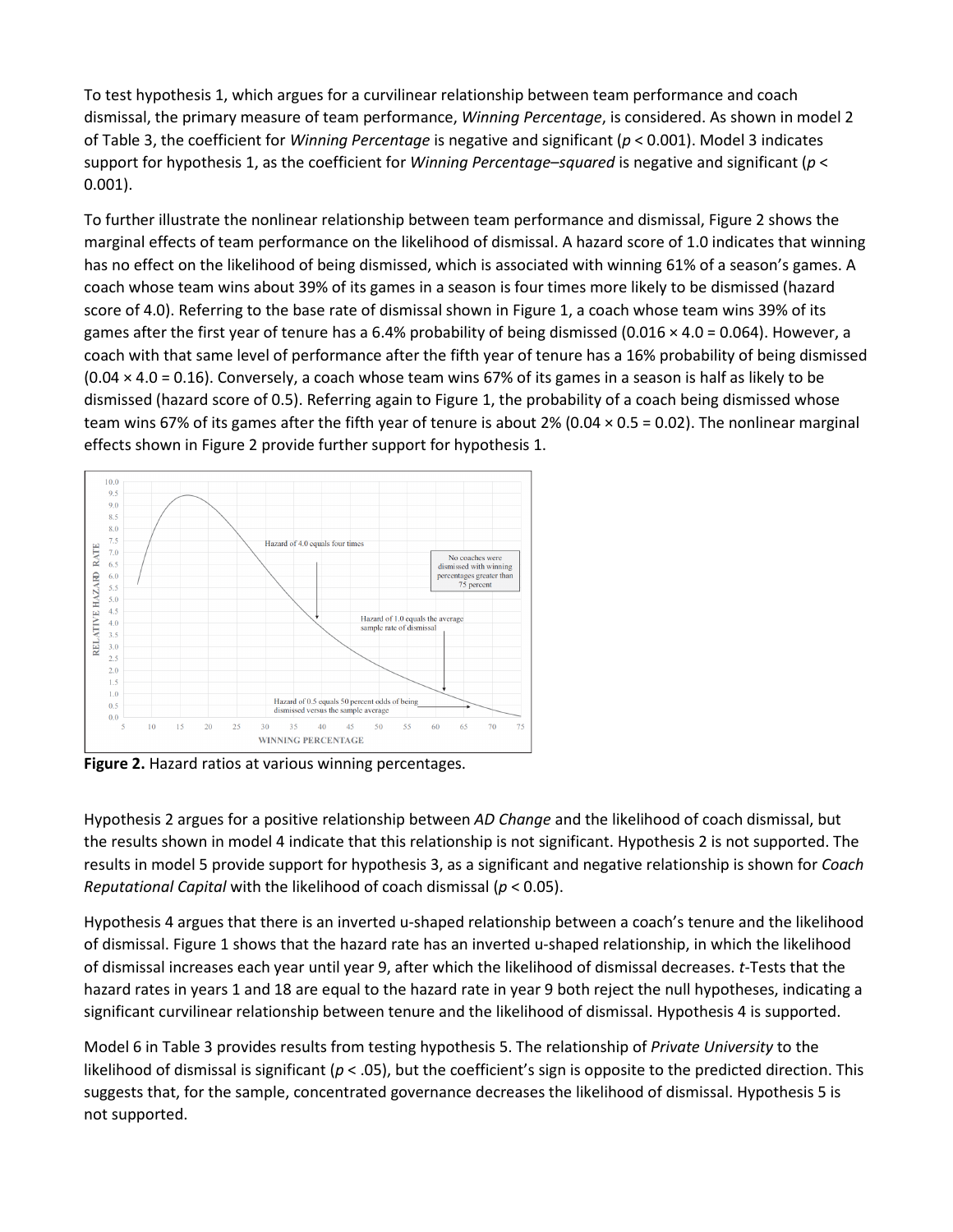#### Robustness

As shown in model 7, the full model reported no meaningful differences to the previously reported results. Since decision-makers and other stakeholders may emphasize other performance criteria, full models with alternative performance measures to *Winning Percentage* were also assessed. Model 8 uses *Conference Winning Percentage* and Model 9 uses two measures (*Made NCAA Tournament* and *Tournament Wins*) associated with selection and advancement in the annual national college basketball tournament. While these performance measures were also significantly related to the likelihood of dismissal, their inclusion had no meaningful effects on the results from testing hypotheses 2 through 5.

#### **Discussion**

Consistent with prior research, performance was found to explain substantial variance in executive dismissal. In the context of college basketball, these findings are supported using multiple measures of team performance (overall winning percentage, conference winning percentage, and performance postseason advancement). Additionally, these findings add to those from recent studies (e.g. Holmes, 2011; Wangrow et al., 2018) that the relationship between performance and dismissal is curvilinear. As shown in Figure 2, performance improvements have the greatest impact on the likelihood of college basketball coach dismissal when the current winning percentage is about 30%.<sup>4</sup> However, performance improvements have far less impact on the likelihood of dismissal when performance is very poor (*Winning Percentage* around 15%) or very good (*Winning Percentage* above 70%).

Three dimensions of power are significantly related to the likelihood of dismissal. The results provide evidence that prestige power decreases the likelihood of dismissal, as an executive's performance legacy and cumulative recognition from individuals and groups external to the organization create a degree of prestige that may override the effects of poor performance on the likelihood of dismissal. Moreover, the governance representative (the AD in this study) may not wish to risk his or her reputation by firing an executive (the coach in this study) with a distinguished career, nor may the governance representative be willing to risk losing human capital by dismissing a prestigious executive.

There is also evidence that the likelihood of dismissal is altered as expert power is gained through tenure. As shown in Figure 1, which illustrates the relationship between tenure and the hazard rate for the full model, the hazard rate reaches an apex after 9 years and then declines in subsequent years (substantially after 12 years). While these findings are consistent with Hambrick and Fukutomi's (1991) seasons of executive tenure, they suggest a longer honeymoon period for college basketball coaches than executives and coaches in other environments. Indeed, findings from studies examining the survival of coaches (e.g. Holmes, 2011; Humphreys et al., 2016; Wangrow et al., 2018) and CEOs (e.g. Brookman and Thistle, 2009; Kim, 1996) all showed honeymoon periods of 5 years or less. This suggests that executives in some contexts (in this case, college basketball coaches) are given greater time to develop expertise, acquire human capital, and implement their strategies. However, like all of the aforementioned studies examining survival (with the exception of Holmes, 2011), the effect of expert power is shown by an eventual and significant decline in the likelihood of dismissal.

Surprisingly, the results suggest that concentrated governance is associated with a reduced likelihood of executive dismissal. The analysis found a significant and negative relationship between *Private University* and the likelihood of dismissal, in which the likelihood of dismissal declined by 42.5% over the entire sample. This finding suggests that for some instances of concentrated governance, factions may develop that make it difficult to gain consensus or allow an executive to gain power with a sufficiently large subset of the governance structure. Alternatively, some forms of dispersed governance may yield substantial power to a few individuals within the governance structure, thus reducing an executive's power. This finding is also contrary to agency theory predictions (Boeker and Goodstein, 1993) in which dispersed governance makes "free riding" (i.e. lack of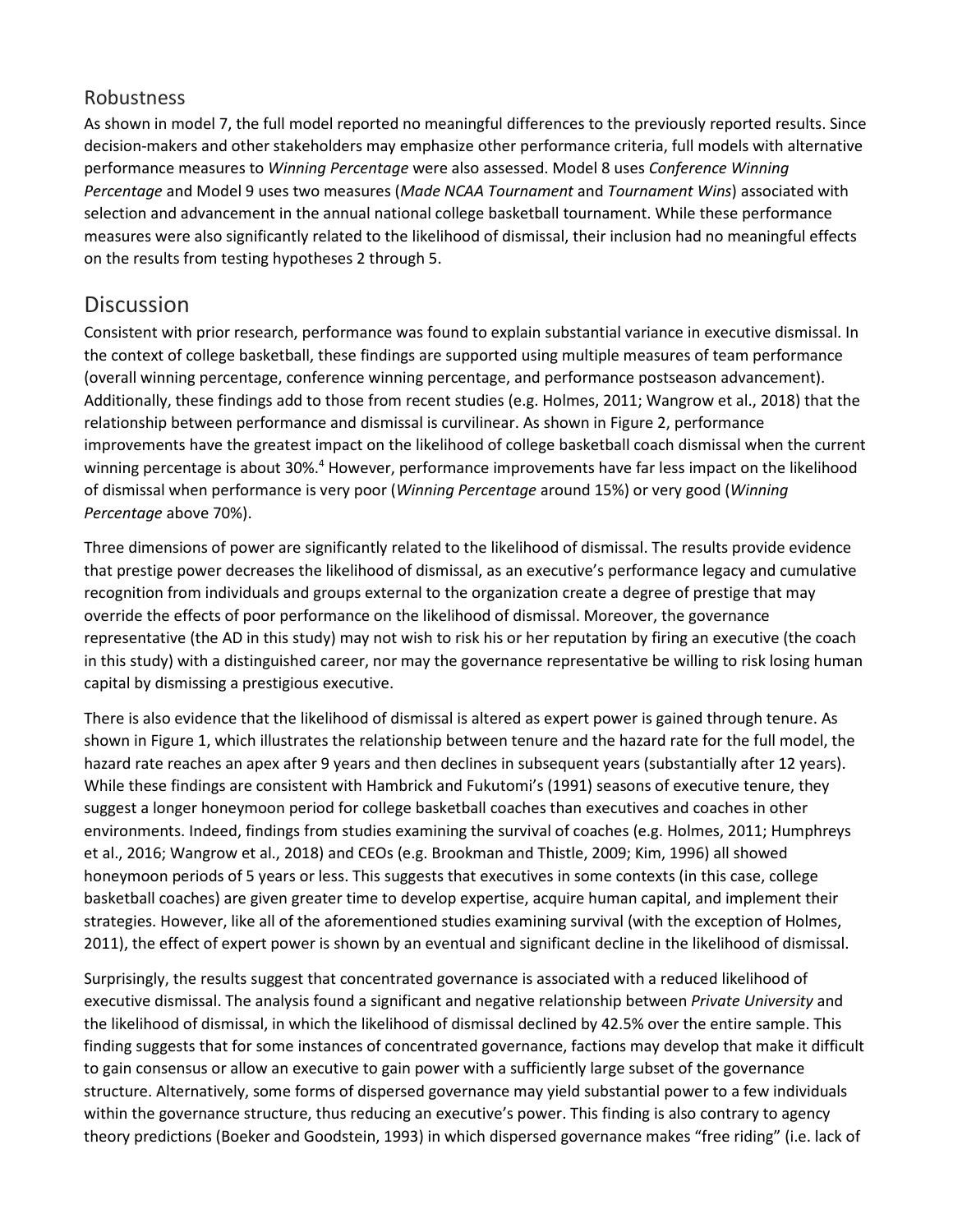monitoring leading to the executive acting in his or her own interests) more likely. Notably, the analysis does not show how power within the governance structures of privately owned universities (concentrated) and publicly owned universities (dispersed) causes this surprising result. Yet, as this finding runs contrary to prior findings that executives are constrained by concentrated governance (Grabke-Rundell and Gomez-Mejia, 2002), future research that examines power bases within governance structures and the impacts of concentrated versus dispersed governance structures on executive dismissal, performance, and managerial discretion across various contexts is encouraged.

No support was found for the hypothesized relationship of a coach being more likely to be dismissed when the AD who hired the coach is no longer in the position. While it is surprising that losing a strong internal advocate and source of structural power would not influence the likelihood of dismissal, it is possible that a new AD may wish to establish his or her power base before taking more extreme, visible steps. Future researchers are encouraged to examine the range of actions taken by ADs, as well as senior executives and board members in similar positions, early in their tenures. Such studies could include the influence of other powerful stakeholders (e.g. major donors, institutional shareholders) who may discretely mandate their preferred course of action.

This study's findings are likely generalizable to a variety of contexts associated with human capital. At any given time, a college basketball team is comprised of 12 to 15 players, with a team likely replacing some players prior to each season. Given the smaller number of players, a coach is highly involved in processes and decisions associated with each player. Thus, this study's findings may be more generalizable to intercollegiate athletics in which there are fewer players on a team (e.g. soccer) than other intercollegiate athletics with many players on a team (e.g. football). The findings may also be generalizable to organizations in which the senior executive is directly responsible for and personally involved in human capital acquisition, development, and retention. This includes firms that are new or have fewer employees, but also includes firms in which human capital associated with a specific function (e.g. research and development) is critical for success. Furthermore, the findings in this study may also be generalizable to leaders responsible for team development within organizations (e.g. middlelevel managers), as many of the same dynamics apply.

#### Practical implications

The results from this study suggest several implications for executives and the governance structure of their organizations. First, the nonlinear relationship between performance and the likelihood of dismissal suggests agency considerations in which executives may take steps to preserve their position – but are not in the organization's best interests. The results suggest that a coach whose team wins 39% of total games is four times more likely to be dismissed than the average of all coaches in the sample, but this is substantially reduced with minimal performance improvements. On the other hand, the results show that coaches who win more than 75% of their games have almost no chance of being dismissed. This highlights the importance of consistent monitoring and involvement by members of an organization's governance structure. Executives whose organizations are performing at either end of the performance spectrum may apply strategies and use resources in a manner that maximizes their likelihood of not being dismissed in lieu of applying strategies and using resources in a manner that is best for the organization.

The significant relationship between concentrated governance and the likelihood of executive dismissal suggests other forces within a concentrated governance structure that may influence the likelihood of dismissal. As summarized earlier in this article, even concentrated governance structures like those found in privately owned universities have layers. In the case of college basketball coaches, members from other governance layers rely on the AD for information and recommendations regarding the coach. If ADs in privately owned universities are more likely to develop close personal ties, this may bias information and recommendations made to others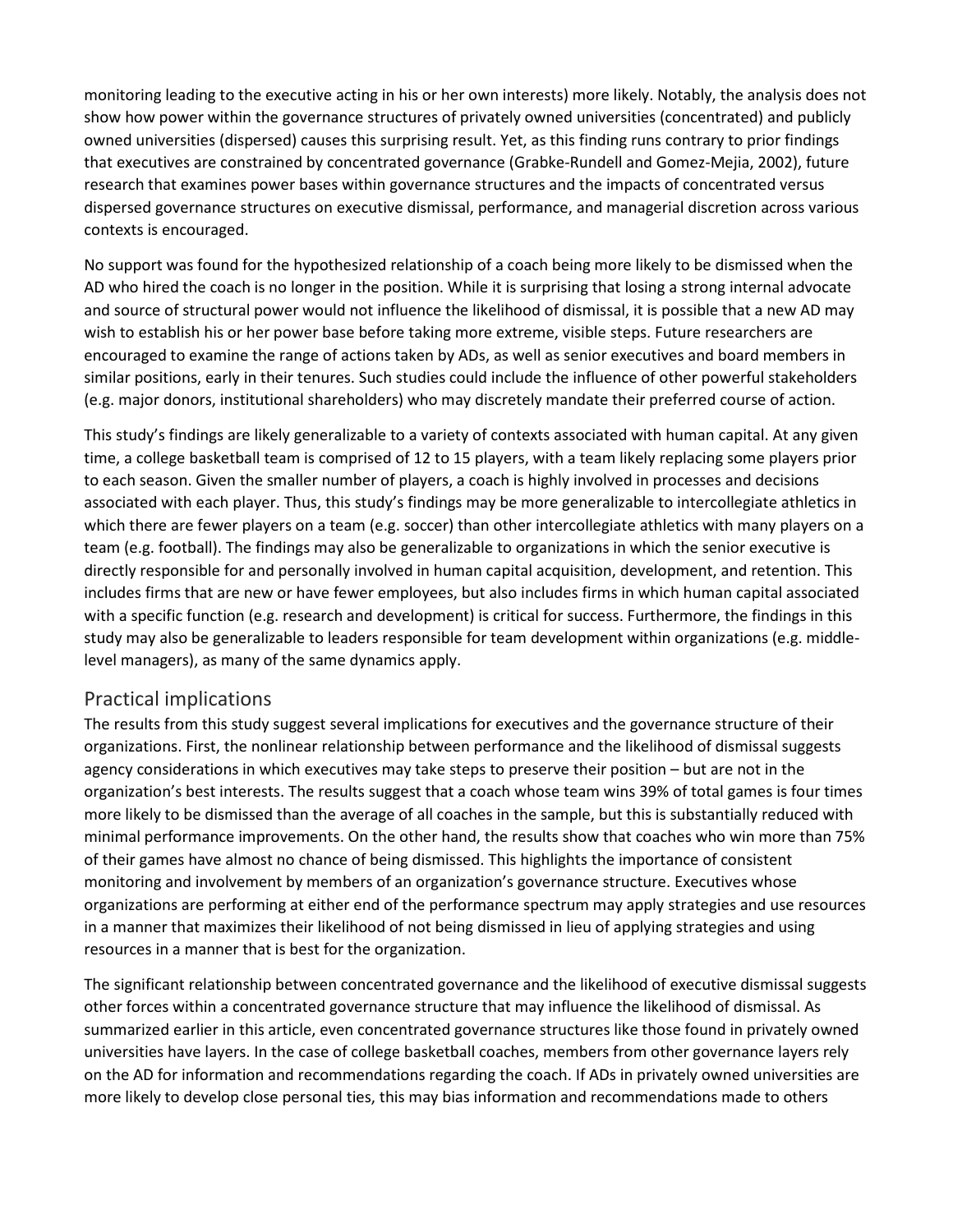within the governance structure. This reinforces the importance of involvement by multiple individuals from various layers of the governance structure when assessing senior executives.

#### Limitations

This study utilizes data from a variety of archival sources to proxy for performance and power. Reputational capital, for instance, is used to measure prestige power and is the cumulative career recognition from national tournament performance and coach of the year awards. As stated in prior studies, "future research could examine truer values of reputation…and examine how reputational capital from major accomplishments may decline over time" (Wangrow et al., 2018: 345). Survey and interview methodologies that capture these constructs, as well as associated latent behavior and conflict (see Lukes, 1974), may further clarify how power influences dismissal. In addition, the models do not capture streaks, trends, or margins of victory and defeat, which may elicit positive or negative perceptions that also affect the likelihood of dismissal. Further, the models do not include the contractual terms of coaches and ADs, including buyout clauses that the university must pay to a coach or AD when he or she is dismissed prior to contract expiration. Future studies that examine the relationship of the contractual terms for coaches and executives with dismissal, as well as other forms of executive turnover, would provide valuable new insights into factors that influence decision-making associated with executive retention and dismissal.

# Conclusion

The motivation for this study was to advance knowledge regarding the influence of performance and multiple forms of power on the likelihood of executive dismissal. The context of college basketball offers a rich environment to study performance, power and executive dismissal, since coaches are responsible for all aspects of their teams' strategies, as well as acquisition and retention of human capital. The results show that performance's relationship with the likelihood of dismissal is curvilinear, with performance improvements having the greatest impact at performance levels below the sample's performance average. Expert power from tenure is significantly related to the likelihood of dismissal, but the honeymoon period for college basketball coaches is several years longer than honeymoon periods found in prior studies of executive and coach dismissal. Prestige power from reputational capital was negatively related to the likelihood of dismissal, though no relationship for structural power with the likelihood of dismissal was found. Lastly, a surprisingly negative relationship between concentrated governance associated with privately owned universities and the likelihood of dismissal was found. These findings advance scholarly knowledge but also raise several new questions regarding the contextual nature of performance and power that are worthy of further inquiry.

## Authors' note

This project's origin was research work by one of the authors as part of the science research program at John Jay High School in Lewisboro, NY. We commend this continuing program that fosters the development of future researchers in the STEM, medical, and social science fields.

## Acknowledgment

We gratefully acknowledge Vince Barker, John Cotton, Donald J. Schepker, and two anonymous reviewers for their help and suggestions. However, any errors or omissions belong solely to the authors.

# Declaration of conflicting interests

The author(s) declared no potential conflicts of interest with respect to the research, authorship, and/or publication of this article.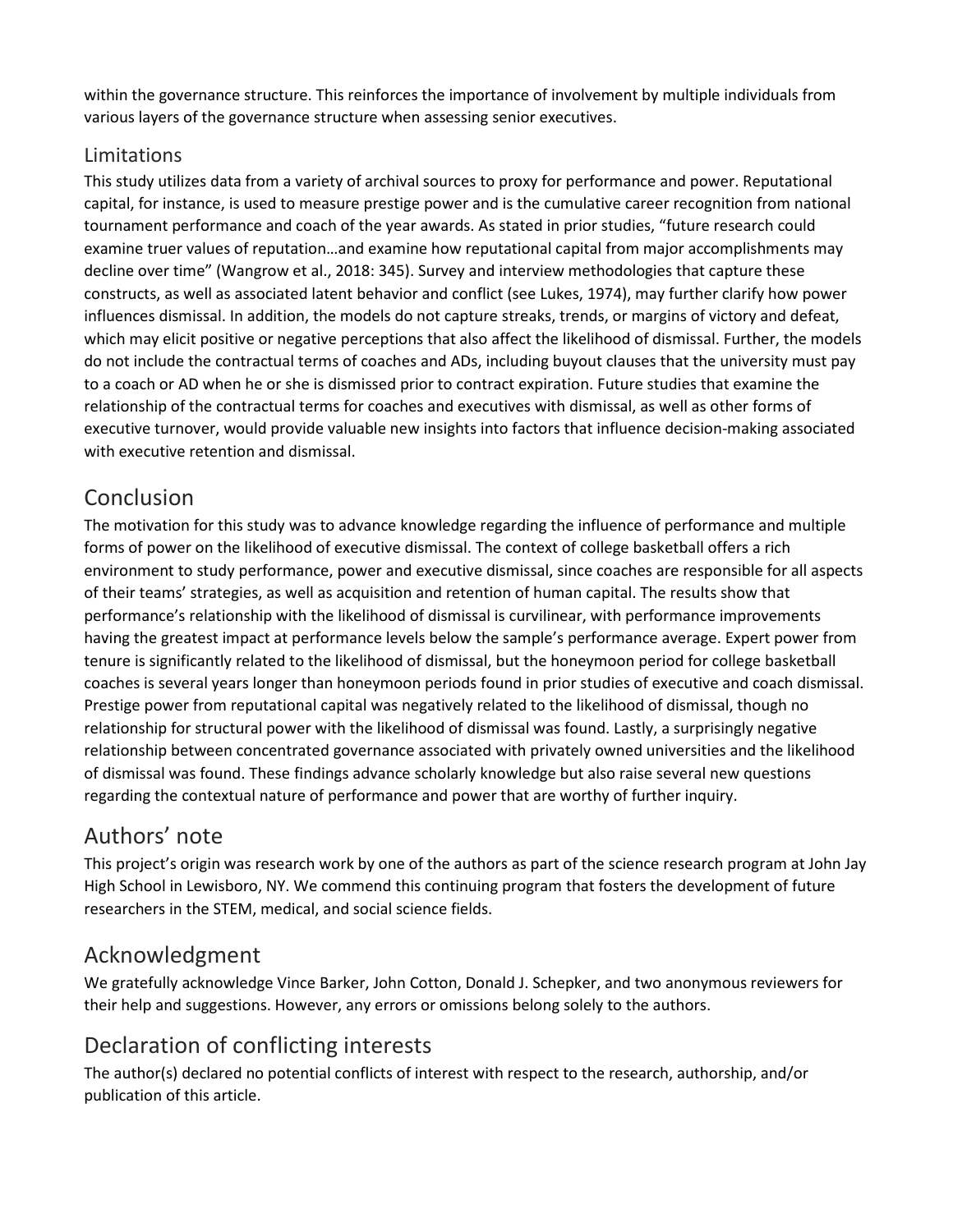# Funding

The author(s) received no financial support for the research, authorship, and/or publication of this article.

#### Notes

- 1.Boeker (1992) defined interdependent board members as those who were appointed during the chief executive officer's tenure.
- 2.Conference realignment leads to teams changing their conference membership between seasons. Only seasons in which a team was a member of 1 of the 10 major conferences were included in the model.
- 3.Many coaches are associated with multiple teams. The model uniquely identified each coach–team combination.
- 4.This is the estimated point on the curve shown in Figure 2 with the most negative slope.

## References

- Allen, WD, Chadwick, C (2012) Performance, expectations, and managerial dismissal evidence from the National Football League. Journal of Sports Economics 13(4): 337–363.
- Allison, PD (1984) Event History Analysis: Regression for Longitudinal Event Data. Thousand Oaks, CA: Sage.
- Amedu, S, Dulewicz, V (2018) The relationship between CEO personal power, CEO competencies, and company performance. Journal of General Management 43(4): 188–198.
- Bailey, EE, Helfat, CE (2003) External management succession, human capital, and firm performance: an integrative analysis. Managerial and Decision Economics 24(4): 347–369.
- Benner, MJ, Tripsas, M (2012) The influence of prior industry affiliation on framing in nascent industries: the evolution of digital cameras. Strategic Management Journal 33(3): 277–302.
- Berns, JP, Gupta, VK, Schnatterly, KA, et al. (2021) Chief executive officer dismissal: a multidisciplinary integration and critical analysis. Group & Organization Management 46: 1–37.
- Berns, KV, Klarner, P (2017) A review of the CEO succession literature and a future research program. Academy of Management Perspectives 31(2): 83–108.
- Blossfeld, H, Golsch, K, Rohwer, G (2007) Event History Analysis with STATA. New York, NY: Taylor and Francis.
- Boeker, W (1992) Power and managerial dismissal: scapegoating at the top. Administrative Science Quarterly 37(3): 400–421.
- Boeker, W, Goodstein, J (1993) Performance and successor choice: the moderating effects of governance and ownership. Academy of Management Journal 36(1): 172–186.
- Box-Steffensmeier, JM, Jones, BS (2004) Event History Modeling: A guide for Social Scientists. Cambridge: Cambridge University Press.
- Brookman, J, Thistle, PD (2009) CEO tenure, the risk of termination and firm value. Journal of Corporate Finance 15(3): 331–344.
- Cox, DR (1972) Regression models and life tables. Journal of the Royal Statistical Society, Series B (Methodological 34(2): 187–202.
- Daily, CM, Johnson, JL (1997) Sources of CEO power and firm financial performance: a longitudinal assessment. Journal of Management 23(2): 97–117.
- Evans, B, Pitts, JD (2017) The determinants of NCAA basketball recruiting outcomes. Applied Economics Letters 24(5): 351–354.
- Finkelstein, S (1992) Power in top management teams: dimensions, measurement, and validation. Academy of Management Journal 35(3): 505–538.
- Finkelstein, S, D'Aveni, RA (1994) CEO duality as a double-edged sword: how boards of directors balance entrenchment avoidance and unity of command. Academy of Management Journal 37(5): 1079–1108.
- Finkelstein, S, Hambrick, D, Cannella, A (2009) Strategic Leadership: Theory and Research on Executives, Top Management Teams, and Boards. New York, NY: Oxford University Press.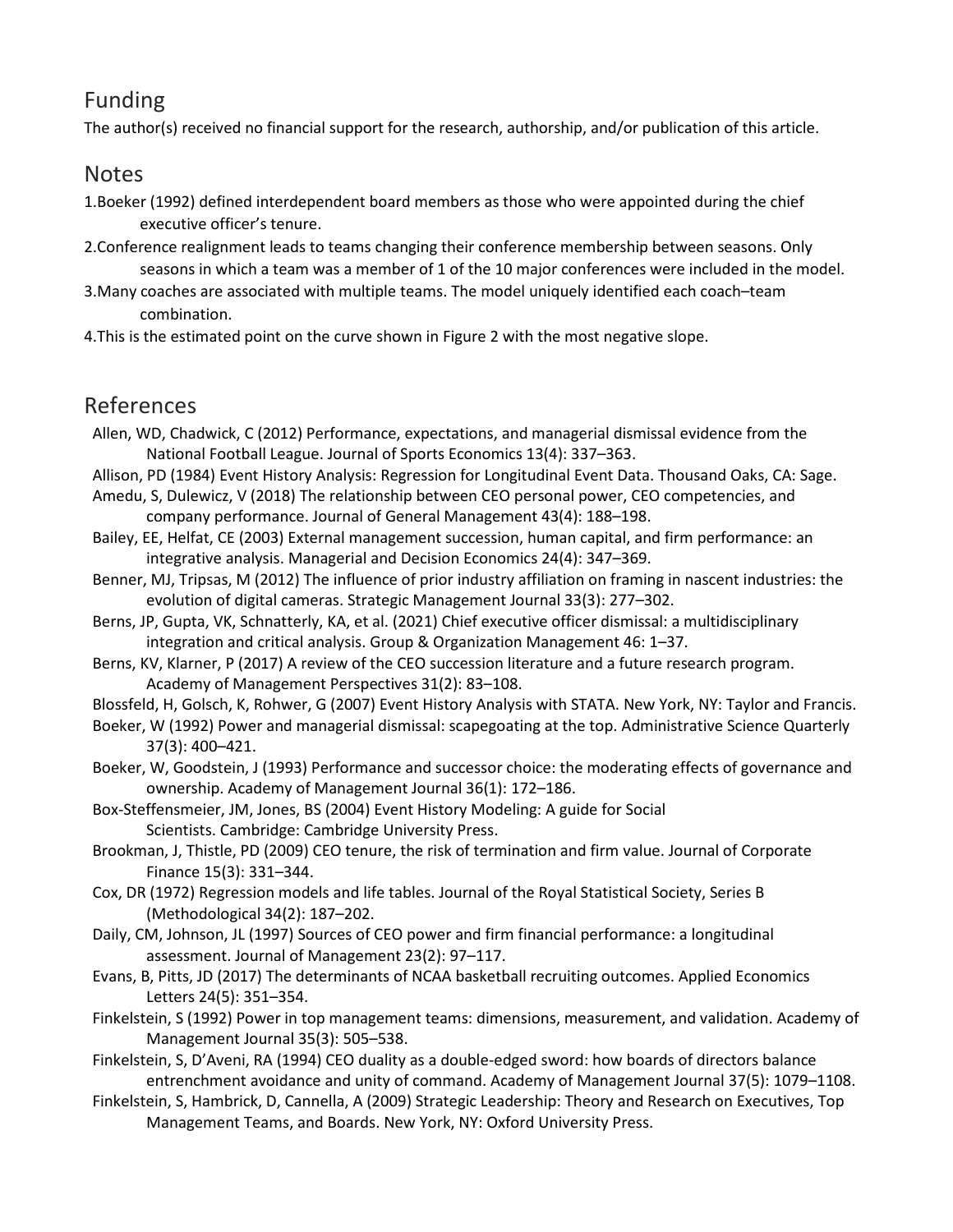- Fizel, JL, D'Itri, MP (1999) Firing and hiring of managers: does efficiency matter? Journal of Management 25(4): 567–585.
- Flickinger, M, Wrage, M, Tuschke, A, et al. (2016) How CEOs protect themselves against dismissal: a social status perspective. Strategic Management Journal 37(6): 1107–1117.
- Foreman, JJ, Soebbing, BP (2015) The role of candidate availability in CEO dismissals: an examination of the National Football League. Journal of Management 16(2): 11–25.
- Fredrickson, JW, Hambrick, DC, Baumrin, S (1988) A model of CEO dismissal. Academy of Management Review 13(2): 255–270.
- Frick, B, Simmons, R (2008) The impact of managerial quality on organizational performance: evidence from German soccer. Managerial and Decision Economics 29(7): 593–600.
- Giambatista, RC (2004) Jumping through hoops: a longitudinal study of leader life cycles in the NBA. Leadership Quarterly 15(5): 607–624.
- Grabke-Rundell, A, Gomez-Mejia, LR (2002) Power as a determinant of executive compensation. Human Resource Management Review 12(1): 3–23.
- Graffin, SD, Ward, AJ (2010) Certifications and reputation: determining the standard of desirability amidst uncertainty. Organization Science 21(2): 331–346.
- Haleblian, J, Rajagopalan, N (2006) A cognitive model of CEO dismissal: understanding the influence of board perceptions, attributions and efficacy beliefs. Journal of Management Studies 43(5): 1009–1026.
- Hambrick, DC, Fukutomi, GDS (1991) The seasons of a CEO's tenure. Academy of Management Review 16(4): 719–742.
- Hambrick, DC, Finkelstein, S, Mooney, AC (2005) Executive job demands: new insights for explaining strategic decisions and leader behaviors. Academy of Management Review 30(3): 472–491.
- Haynes, KT, Hillman, A (2010) The effect of board capital and CEO power on strategic change. Strategic Management Journal 31(11): 1145–1163.
- Hilger, S, Mankel, S, Richter, A (2013) The use and effectiveness of top executive dismissal. Leadership Quarterly 24(1): 9–28.
- Holmes, P (2011) Win or go home: why college football coaches get fired. Journal of Sports Economics 12(2): 157–178.
- Humphreys, B, Paul, R, Weinbach, A (2016) Performance expectations and the tenure of head coaches: evidence from NCAA football. Research in Economics 70(3): 482–492.
- Kim, Y (1996) Long-term firm performance and chief executive turnover: an empirical study of the dynamics. Journal of Law, Economics, and Organization 12(2): 480–496.
- Lajili, K, Lin, LYH, Rostamkalaei, A (2020) Corporate governance, human capital resources, and firm performance: exploring the missing links. Journal of General Management 45(4): 192–205.
- Lukes, S (1974) Power: A Radical View (Vol. 1). London: Macmillan.
- Lusthaus, C, Adrien, MH, Anderson, G, et al. (1999) Enhancing Organizational Performance: A Toolbox for Self-Assessment. Montreal, QC: Universalia.
- McDonald, ML, Westphal, JD (2003) Getting by with the advice of their friends: CEOs' advice networks and firms' strategic responses to poor performance. Administrative Science Quarterly 48(1): 1–32.
- McHugh, ML (2012) Interrater reliability: the kappa statistic. Biochemia Medica 22(3): 276–282.
- Meindl, JR, Ehrlich, SB, Dukerich, JM (1985) The romance of leadership. Administrative Science Quarterly 30(1): 78–102.
- Rindova, VP, Williamson, IO, Petkova, AP, et al. (2005) Being good or being known: an empirical examination of the dimensions, antecedents, and consequences of organizational reputation. Academy of Management Journal 48(6): 1033–1049.
- Salancik, GR, Pfeffer, J (1980) Effects of ownership and performance on executive tenure in US corporations. Academy of Management Journal 23(4): 653–664.
- Schepker, DJ, Kim, Y, Patel, PC, et al. (2017) CEO succession, strategic change, and post-succession performance: a meta-analysis. Leadership Quarterly 28(6): 701–720.